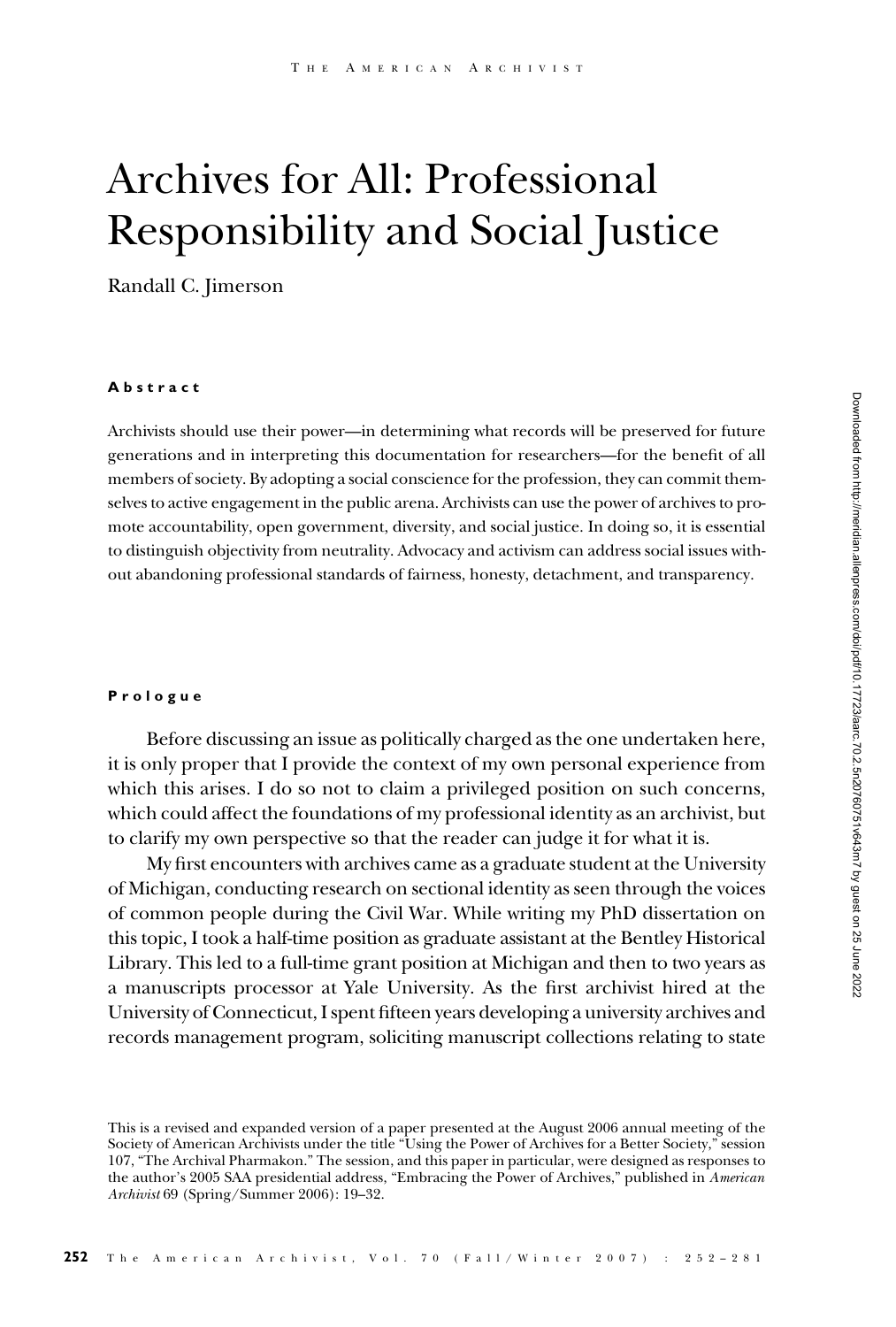history, and performing or supervising arrangement, description, preservation, reference, and outreach functions. I was able to fill gaps in the archival record by acquiring labor union records, papers of political activists, and records of ethnic and African-American groups and individuals.

One of the most memorable experiences I had, however, came when a sixtyfive-year-old woman requested a copy of her City of Hartford voter registration record, which we had acquired when the state retention requirement expired, to begin collecting Social Security. Because of our archival records she could obtain her retirement checks. I thus learned that archives are more than repositories of historical resources. They also protect the rights and benefits of all citizens—even the poorest and most needy.

When anyone asks me why I am an archivist, these are the stories I want to tell. Sometimes I settle for the shorthand of saying that I want to help preserve the past so we will know our social heritage. Sometimes I refer to the rights of citizens, or the necessity of keeping public officials accountable for their actions. But underlying these general platitudes are the stories from my own experience.

My father dedicated his life to public service—as a prison chaplain in Virginia, a civil rights activist in Alabama, a community welfare director in Elmira, New York, and codirector of a peace center in Roanoke, Virginia. After putting aside a career in architecture to raise five children, my mother later codirected the Roanoke peace center and then worked on Capitol Hill as a congressional liaison for the Church of the Brethren. My four brothers and sisters have all worked in public service positions, including in the Peace Corps in Honduras, in AIDS education in developing countries, in social work helping halfway house residents, in school administration serving young children in Haiti, in mental health work, and in social work to help teenaged fathers.

Coming from such a family, I have sometimes had to search for the public service elements of my chosen profession. I have found that archivists can make important contributions to society: some people receive retirement benefits because of our work preserving public records; others discover links to their family's past; researchers understand more clearly how their home communities developed; and public officials may think twice before violating the public trust because of what archivists do.

Archivists can thus contribute to a richer human experience of understanding and compassion. They can help to protect the rights of citizens and to hold public figures in government and business accountable for their actions. They can provide resources for people to examine the past, to comprehend the present, and to prepare for a better future. This is the essence of our common humanity. It provides archivists with a sense of professional purpose and a social conscience.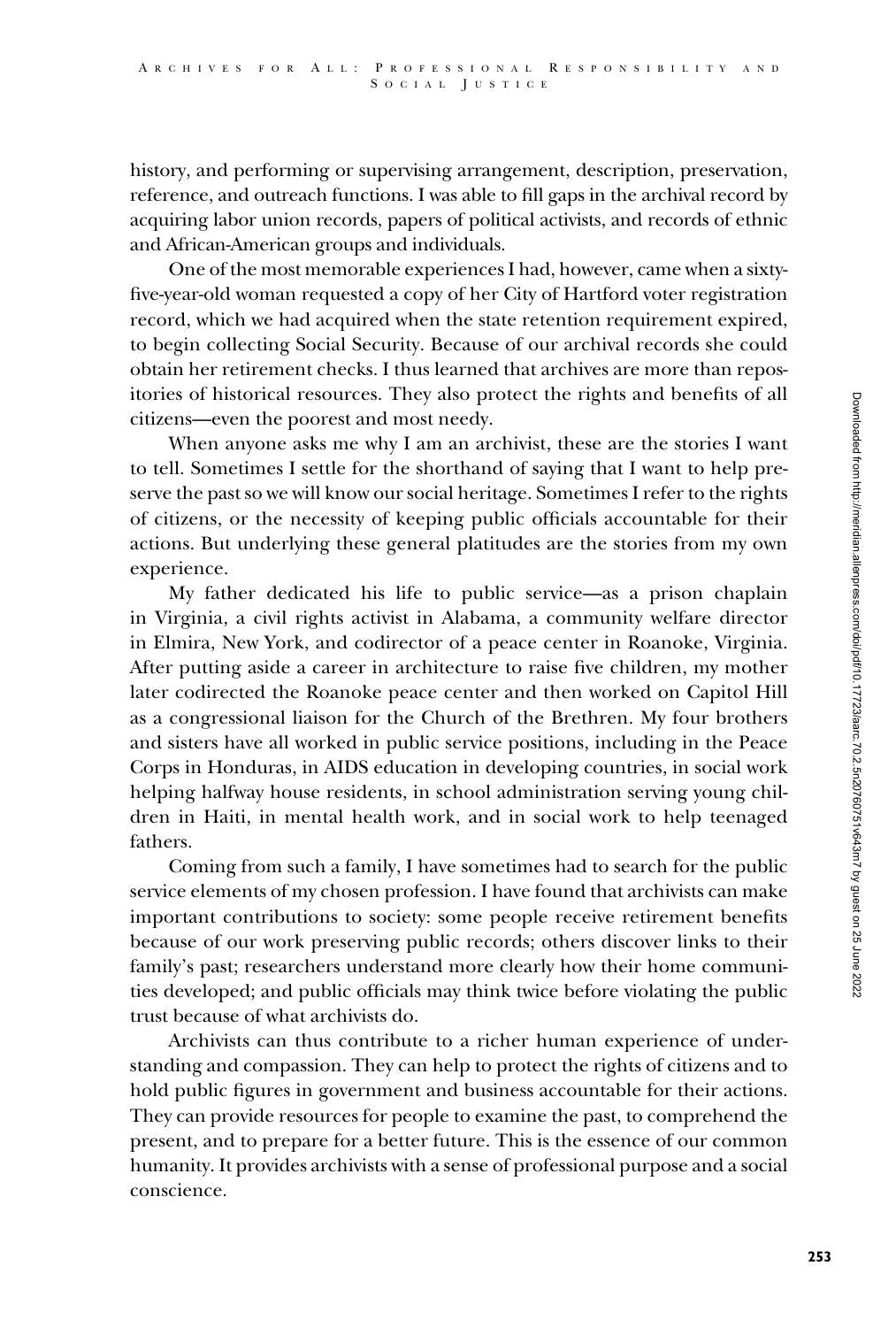#### **The Power of Archives**

Archivists have only recently begun to re-examine their assumptions about the neutrality and objectivity of archives. In the "information age," knowledge is power. This power gives those who determine what records will be preserved for future generations a significant degree of influence. Archivists must embrace this power, rather than continuing to deny its existence.<sup>1</sup>

In addition to protecting the rights and interests of all citizens, archives preserve vital aspects of cultural heritage. These dual responsibilities give archivists significant power, not only over questions of recordkeeping in today's society but for future generations. Such power carries an obligation to employ it for positive purposes, as archivists search for a role to play for the benefit of all people in society.

In looking at the history of archives since ancient times and how they have been used to bolster the prestige and influence of the powerful elites in societies, I contend that archivists have a moral professional responsibility to balance that support given to the status quo by giving equal voice to those groups that too often have been marginalized and silenced. We can see many precedents for this professional imperative. Examples of the use of records and archives to redress social wrongs and support the causes of justice and community consciousness among marginalized groups are growing more numerous. Archivists can become active agents for change, in accordance with their existing professional principles, by taking active steps to counter the biases of previous archival practices.

Historical examples abound of societies in which the powerful ruled by controlling and manipulating information and records. From ancient times to the present, disquieting use has been made of archival records to establish, document, and perpetuate the influence of power elites. Noam Chomsky observes that "elites depend on sophisticated information systems, media control, surveillance," and related measures to maintain their positions.<sup>2</sup> Jacques Derrida explicitly links political power to the archives: "There is no political power without control of the archive, if not of memory."3

We see this in modern times with the widely recognized proficiency of Nazi recordkeeping,<sup>4</sup> the use of official records to bolster the apartheid regime in

<sup>1</sup> I explored this theme in my presidential address to the Society of American Archivists in 2005, which serves as the starting point for the present article. See Jimerson, "Embracing the Power of Archives," 19–32.

<sup>2</sup> Chomsky as paraphrased by Verne Harris, "Archives, Politics, and Justice," in *Political Pressure and the Archival Record,* ed. Margaret Procter, Michael Cook, and Caroline Williams (Chicago: Society of American Archivists, 2005), 175.

<sup>3</sup> Jacques Derrida, *Archive Fever: A Freudian Impression* (Chicago: University of Chicago Press, 1996), 4.

<sup>4</sup> Ernst Posner, "The Role of Records in German Administration," in *Archives and the Public Interest: Selected Essays by Ernst Posner*, ed. Ken Munden (Washington, D.C.: Public Affairs Press, 1967), 87–97.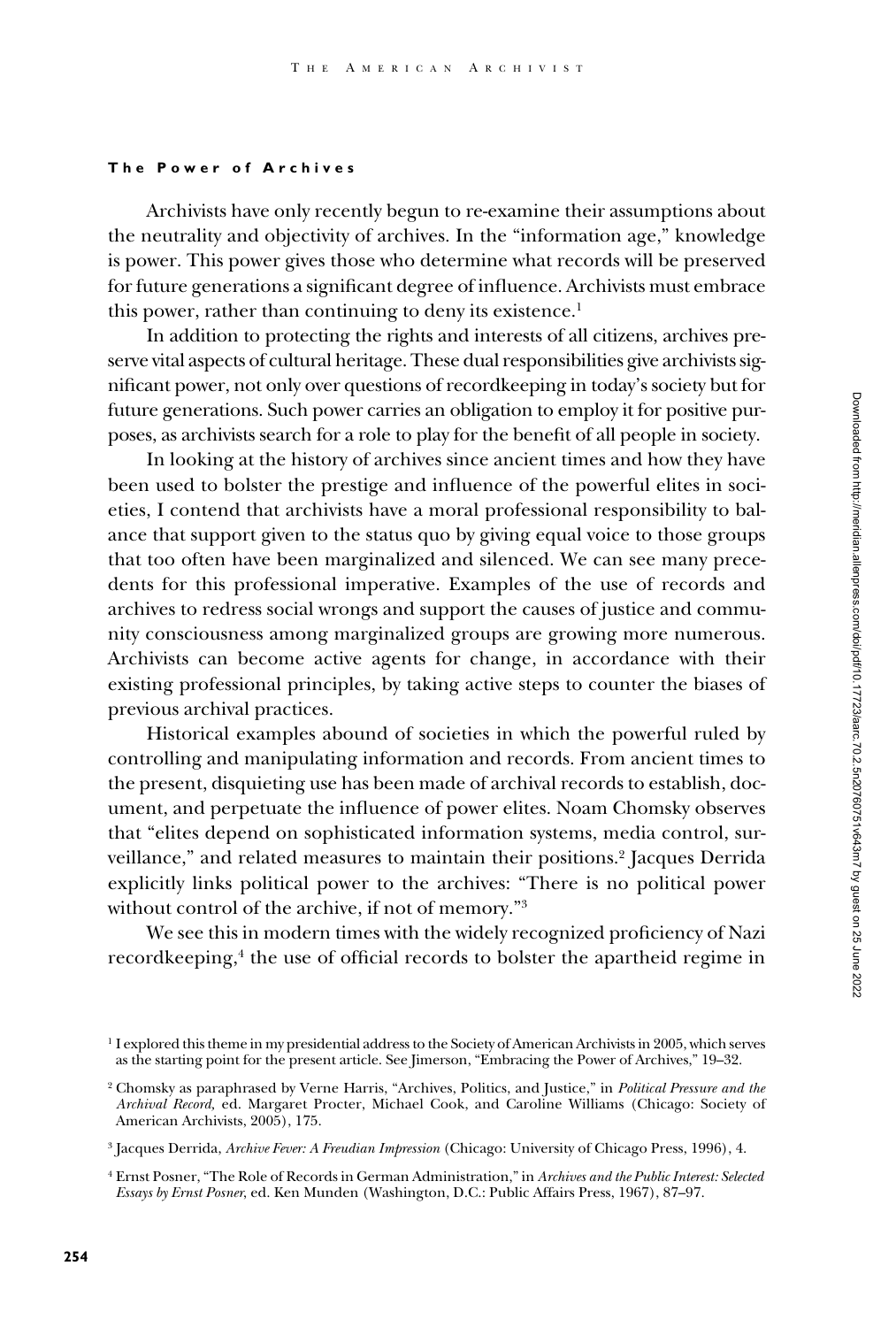South Africa,<sup>5</sup> and documentation of the Cambodian genocide under Pol Pot. When the Khmer Rouge were evacuating Phnom Penh ahead of the Vietnamese in January 1979, they gave orders to the prison chief to destroy all the records of the secret prison, of which the outside world knew nothing. However, according to Ben Kiernan of the Yale University Genocide Studies Program, "he preferred to kill the last surviving prisoners instead, in the couple of hours of time that he had before the Vietnamese arrived at the prison. When they did get there, they found 100,000 pages of archives of the prison—execution schedules, daily record of torture of prisoners and their forced confessions." Kiernan adds that the "archives of the Khmer Rouge prison system across the country, showing high-level involvement and the implication of the top leaders of the Khmer Rouge in the crimes that were committed" made it impossible for them to deny their genocidal crimes.6 This is but one example of how archival records can overcome efforts to deny the past.

Even in democratic societies, public officials often seek to control public discourse by manipulating access to information, as Tim Ericson clearly and eloquently reminded us in his 2004 Society of American Archivists presidential address: "Nothing has been able to slow the growth of secrecy in government. Many suspect it serves the interests of politics, malfeasance, misdeeds, and potential embarrassment more than our national security."7 Government secrecy is the enemy of truth, accountability, and social justice.

# **Archives and Records for the Public Interest**

Despite these unpleasant truths—or more accurately, because of them—I remain optimistic that archivists can become agents of change in the interests of accountability, social justice, and diversity. If we do not seize this opportunity, in the words of Jerry Ham a generation ago, ". . . then I do not know what it is we are doing that is all that important."8

<sup>8</sup> F. Gerald Ham, "The Archival Edge," in *A Modern Archives Reader,* ed. Maygene Daniels and Timothy Walch (Washington, D.C.: National Archives and Records Service, 1984), 335.

<sup>5</sup> Verne Harris, "Redefining Archives in South Africa: Public Archives and Society in Transition, 1990–1996," in *Archives and Justice: A South African Perspective* (Chicago: Society of American Archivists, 2007), 173–202.

<sup>6</sup> Ben Kiernan, Yale Center for International and Area Studies Global Resources Network Conference, March 2005, available at http://www.library.yale.edu/mssa/globalrecord/new\_web/kiernan\_ richie.html#text, accessed 6 July 2007. See also Dawne Adam, "The Tuol Seng Archives and the Cambodian Genocide," *Archivaria* 45 (Spring 1998): 5–26.

<sup>7</sup> Timothy L. Ericson, "Building Our Own 'Iron Curtain': The Emergence of Secrecy in American Government," *American Archivist* 68 (Spring/Summer 2005): 50.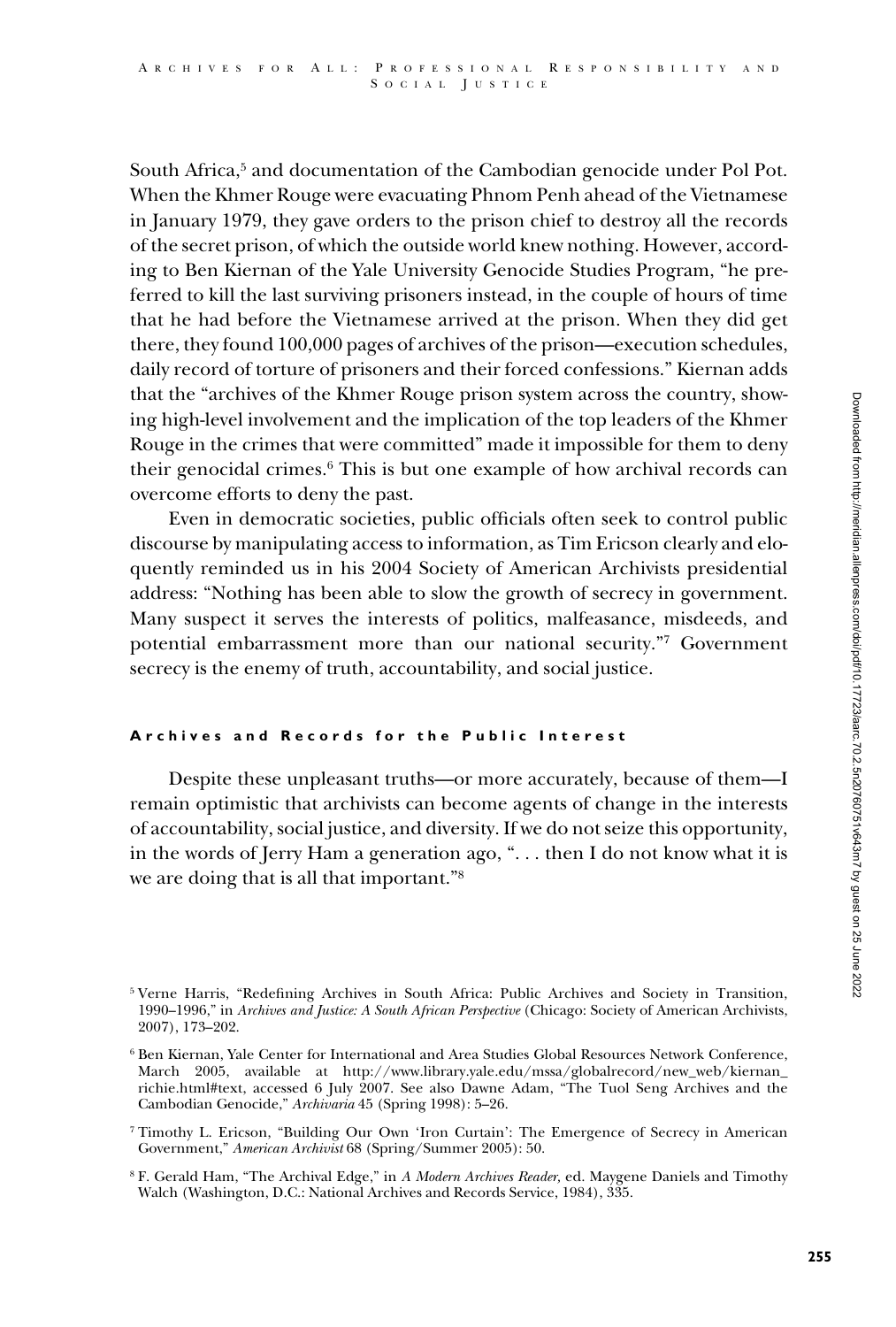What gives me hope are recent events in which archives and records have contributed to the public interest in four ways:

- 1. by holding political and social leaders accountable for their actions,
- 2. by resisting political pressure in order to support open government,
- 3. by redressing social injustices, and
- 4. by documenting underrepresented social groups and fostering ethnic and community identities.

This evidence comes from many sources, but in particular from three recent volumes: *Archives and the Public Good: Accountability and Records in Modern Society*, edited by Richard Cox and David Wallace; *Political Pressure and the Archival Record*, edited by Margaret Procter, Michael Cook, and Caroline Williams; and *Archives and Justice: A South African Perspective*, by Verne Harris.9 These accounts help us to understand how records and archives can be used as resources to counter injustice and abuses of power, and to develop a strategy for using the power of archives.

#### *Accountability*

The Watergate crisis in the mid-1970s focused public attention on the importance of records in discovering political crimes and holding public figures accountable for their actions. Only with the "smoking gun" of the secret tape recordings of Oval Office conversations could the true story of the Nixon administration's obstruction of justice be proven. This led directly to the House of Representatives' impeachment proceedings and the president's resignation. In response to Nixon's abuses of power, Congress passed the Presidential Records and Materials Act (1974) and other legislation to establish the principle of public ownership and access to presidential records. Control over presidential records surfaced again with the PROFS case, which revealed an attempt by the officials of the George H. W. Bush administration to destroy computer tapes, including electronic mail (on the PROFS software system) containing explosive revelations of illegal activities of the Reagan-Bush administrations regarding the Iran-Contra affair; investigations of Panama's leader Manuel Noriega; and billions of dollars loaned to Iraq before the first Gulf War. "What the Nixon and the PROFS case[s] demonstrate is that the archival community, and indeed all its allied professions, must be ever vigilant in helping to ensure that American citizens have all the requisite information to make informed decisions regarding the activities of their government," Bruce Montgomery concludes. "Archivists

<sup>9</sup> Richard J. Cox and David A. Wallace, eds., *Archives and the Public Good: Accountability and Records in Modern Society* (Westport, Conn.: Quorum Books, 2002); Procter, Cook, and Williams, *Political Pressure and the Archival Record*; and Harris, *Archives and Justice*.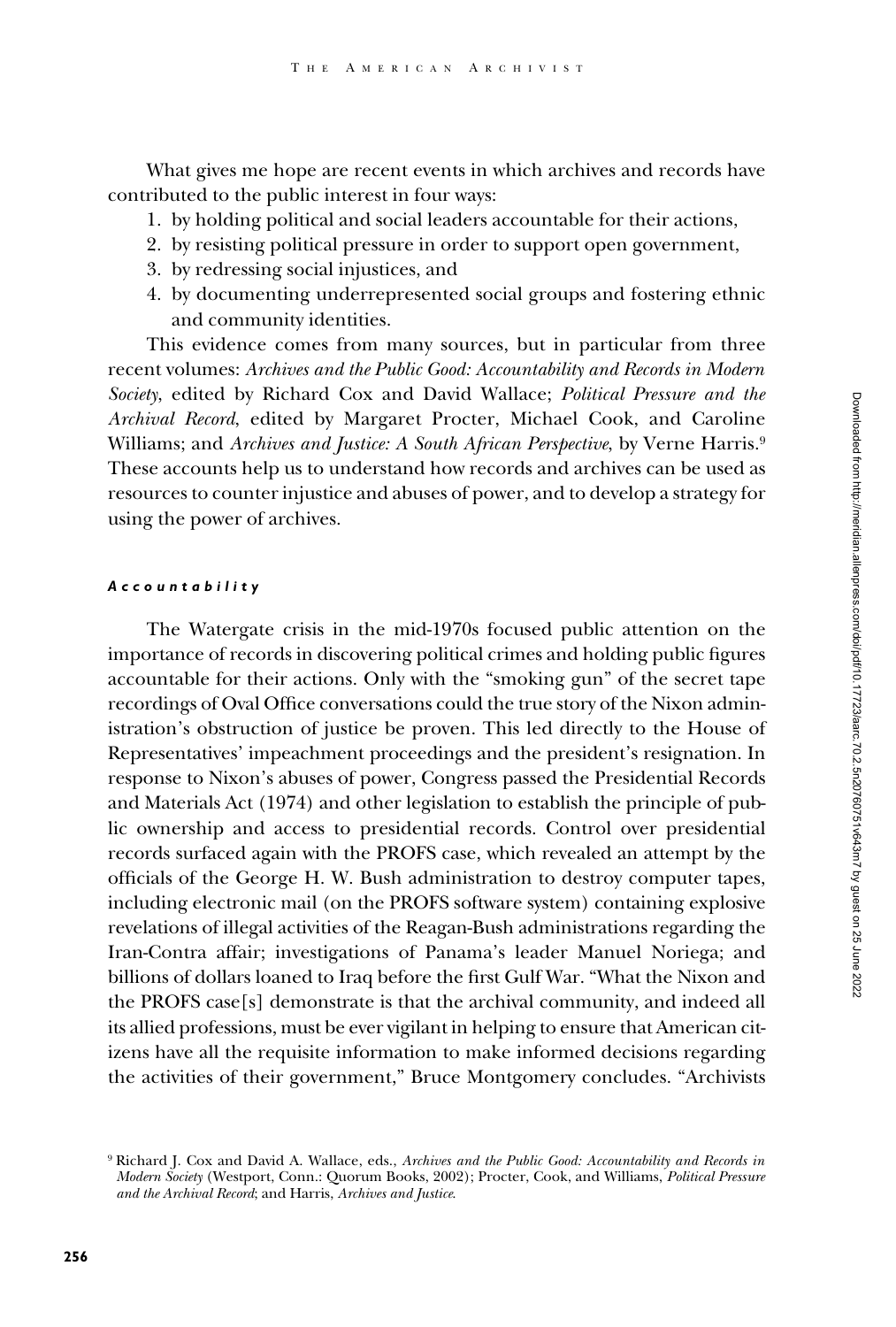have always played an important, albeit obscure, role in the enterprise of promoting the public's right to know. But this role is also contingent on the need to speak out on issues of vital historical concern."10 The importance of Nixon's presidential papers can be seen in the protracted legal struggle to control their disposition and accessibility. This struggle lasted long after Nixon's death.

In the 1980s, the Iran-Contra scandal itself showed that, although Oliver North and other Reagan administration officials destroyed documents relating to their illegal activities, some records (including email backup tapes) remained to prove their guilt. The Tower Commission, which investigated the Iran-Contra charges, concluded that the "whole matter was handled too informally, without adequate written records of what had been considered, discussed, and decided." According to the *Tower Commission Report,* adequate records of decisions would be "essential for conducting a periodic review of a policy or initiative, and to learn from the past."11 Not only did North and National Security Advisor John Poindexter destroy critical records of illegal activities, they also engaged in "creating a false history of events" to cover up their actions.12

Despite their zealous efforts to destroy and alter records, North and Poindexter overlooked crucial backup tapes, which allowed investigators to recover emails that provided a "first-hand contemporaneous account of events."13 Independent Counsel Lawrence Walsh concluded that the central participants in this scandal "were reluctant to provide truthful information unless they were confronted with difficult-to-refute documentary evidence."14 As David Wallace concludes, "aggressive oversight and power to seize the documentary record provides one of the few means by which democratic accountability can be secured in a national security context." Since government officials could not be trusted to tell the truth, Wallace adds, "only by having the power to seize and have unimpeded access to the documentary record will investigations have any hope of yielding an accurate accounting of events."15 Records thus provide an essential measure of accountability. Even with extensive efforts to alter and destroy such records, the Iran-Contra conspirators could not escape such evidence. To ensure accountability, it is critical to establish clear recordkeeping requirements, to protect important records from destruction, and to understand and value proper recordkeeping practices.

<sup>10</sup> Bruce P. Montgomery, "Nixon's Legal Legacy: White House Papers and the Constitution," *American Archivist* 56 (Fall 1993): 609.

<sup>11</sup> David A. Wallace, "Implausible Deniability: The Politics of Documents in the Iran-Contra Affair and Its Investigations," in *Archives and the Public Good,* 95–96.

<sup>12</sup> Wallace, "Implausible Deniability," in *Archives and the Public Good,* 99.

<sup>13</sup> Wallace, "Implausible Deniability," in *Archives and the Public Good,* 106.

<sup>14</sup> Wallace, "Implausible Deniability," in *Archives and the Public Good,* 108.

<sup>15</sup> Wallace, "Implausible Deniability," in *Archives and the Public Good,* 112.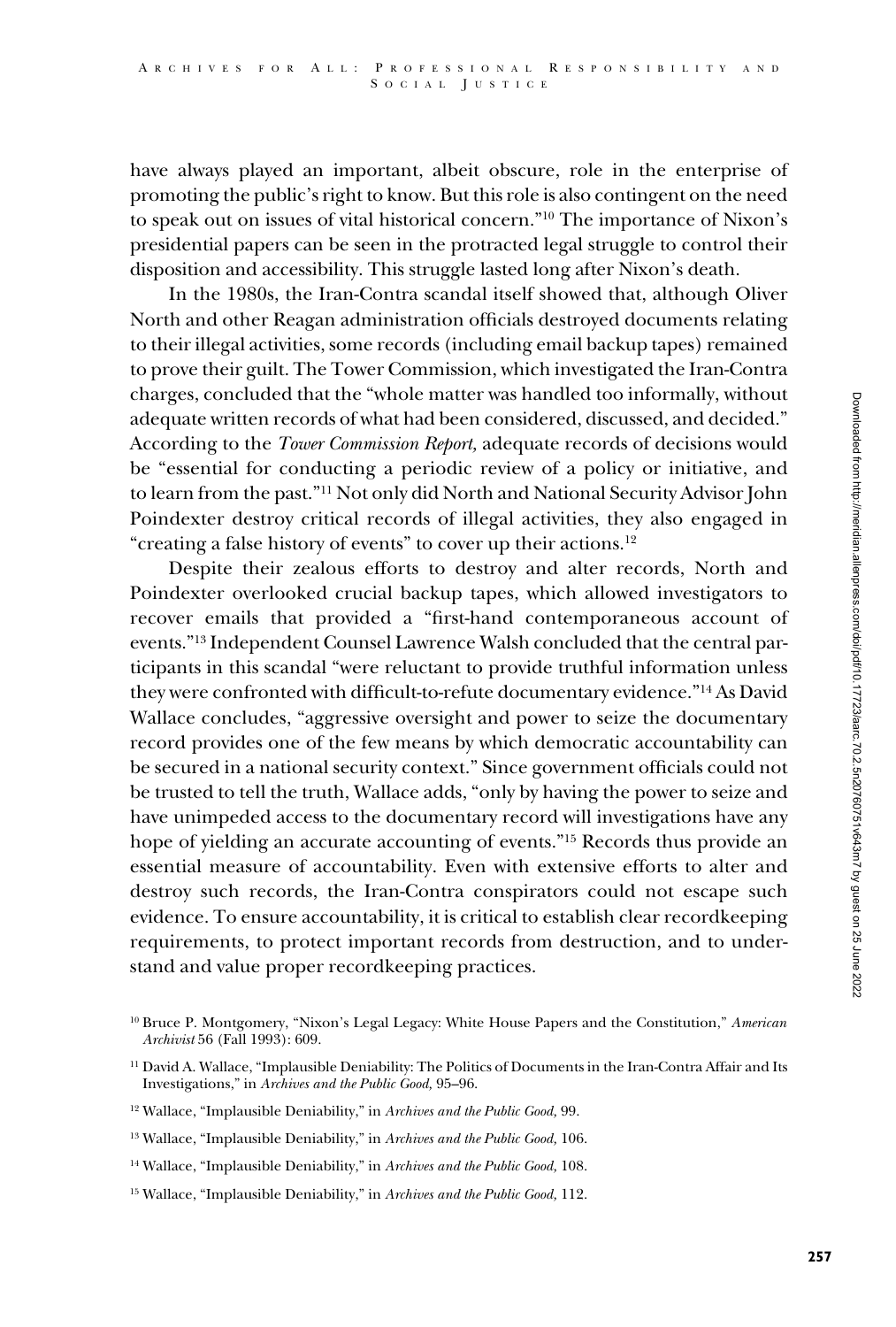In Australia, the Heiner affair of the 1990s demonstrated the possibility of co-opting records managers and archivists to cover up governmental misdeeds under the guise of records disposition. To prevent public airing of charges of physical and sexual abuse in Queensland's institutions for teenagers and children, government leaders ordered the destruction of all records of the investigation led by Noel Heiner. Although this violated records policies, the cabinet secured consent from the state's archivist in carrying out this records destruction. The argument made was that the archivist should only consider the records' value for historical research. However, as Chris Hurley argues, "Of more significance is the role of an independent archives authority in preventing the untoward destruction of evidence of government corruption and wrongdoing by establishing a regime of records management that supports the public interest in government accountability." Hurley concludes, the "value added" by archives is "that agencies must submit their records practices to external scrutiny. This provides additional safeguard for the public interest in records retention (to ensure that governments cannot 'cover up') and a safeguard too for individual citizens in conflict with government."16

The Heiner affair showed both the power of records to document abuses and—as in the Iran-Contra scandal—the incentive that government leaders sometimes have to destroy public records. For an archivist or records manager to comply with improper requests to approve document destruction is a clear violation of professional ethics. The SAA Code of Ethics, for example, states: "Archivists strive to promote open and equitable access to their services and the records in their care without discrimination or preferential treatment, and in accordance with legal requirements, cultural sensitivities, and institutional policies."17 However, the fact that government leaders felt the need to obtain such archival authorization demonstrates that archivists have power to protect the public interest, when they uphold their obligations.

The Enron/Arthur Anderson scandal, exposed in 2001, demonstrated that the legal system can, at times, intervene to ensure that records cannot be destroyed or altered without consequences. As concerns mounted about Enron's financial future, auditors at Arthur Anderson received a memo directing them to destroy all but routine auditing records relating to Enron. As *Time* magazine reported in January 2002:

Any deliberate destruction of documents subject to subpoena is illegal. In Arthur Anderson's dealings with the documents related to Enron, "the mind-set seemed to be, if not required to keep it, then get rid of it," says Ken

<sup>&</sup>lt;sup>16</sup> Chris Hurley, "Records and the Public Interest: The 'Heiner Affair' in Oueensland, Australia," in *Archives and the Public Good,* 313.

<sup>17</sup> Society of American Archivists, Code of Ethics, available at http://www.archivists.org/governance/ handbook/app\_ethics.asp, accessed 1 December 2006.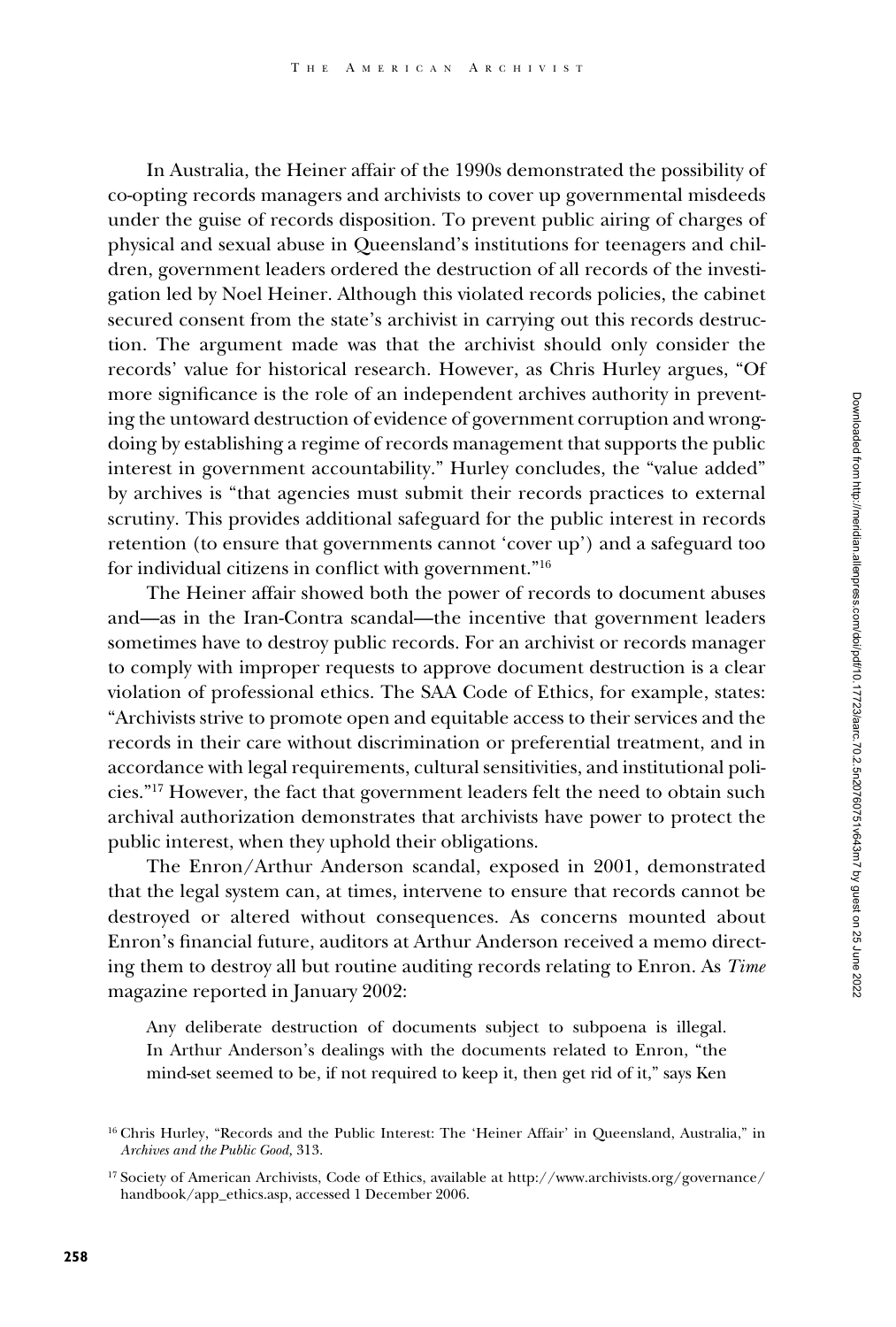Johnson, spokesman for the House Energy and Commerce Committee. . . . "Anyone who destroyed records out of stupidity should be fired," said committee chairman Billy Tauzin, a Louisiana Republican. "Anyone who destroyed records to try to circumvent our investigation should be prosecuted."18

This scandal is a cautionary tale of corporate power run amok and of the dangers of improper management of records. Yet it also shows that with regulation, such as the Sarbanes-Oxley law passed as a result of such abuses, it is possible to assert professional standards of records management and archives.19

# *Open Government*

The necessity of professional archival control over records becomes especially clear when considering the importance of public access to governmental records. The French Revolution established the principle of public control of records to prevent governmental abuses and to protect the rights of citizens.20 Concern for public access to records, essential for trust and accountability, stems from the long history of government leaders' efforts to use the interpretation of the past to secure their power. In his essay "Why Do Ruling Classes Fear History?" historical sociologist Harvey Kaye quotes J. H. Plumb, who wrote that from ancient to recent times, "The past was constantly involved in the present, and all that enshrined the past—monuments, inscriptions, records—were essential weapons in government, in securing the authority, not only of the king, but also of those whose power he symbolized and sanctified." Kaye also notes that Soviet leader Nikita Khrushchev recognized the power of historical knowledge, when he stated, "Historians are dangerous people, capable of turning everything topsy-turvy. They have to be watched."21 Given this Soviet suspicion of history, it may seem surprising that the former Communist countries have opened their Cold War archives more quickly than Western nations. "Whereas the archives have been opened in Berlin and Moscow, American and other Western secrets about state and corporate crimes committed under license of the Cold

<sup>18</sup> "Who's Accountable? Inside the Growing Enron Scandal: How Evidence Was Shredded and Top Executives Fished for a Bailout as the Company Imploded," *Time,* 13 January 2002, available at http://www.commondreams.org/cgi-bin/print.cgi?file=/headlines02/0113-02.htm, accessed 12 May 2007.

<sup>&</sup>lt;sup>19</sup> Patrice Davis, "Some Much Deserved Respect: The Impact of the Sarbanes-Oxley Act from a Records Management Perspective Focusing on Small Businesses" (master's thesis, Western Washington University, 2006), 62–65.

<sup>20</sup> Ernst Posner, "Some Aspects of Archival Development Since the French Revolution," in *Archives and the Public Interest,* 23–35; Judith M. Panitch, "Liberty, Equality, Posterity?: Some Archival Lessons from the Case of the French Revolution," *American Archivist* 59 (Winter 1996): 30–47.

<sup>21</sup> Harvey J. Kaye, *"Why Do Ruling Classes Fear History?" and Other Questions* (New York: St. Martin's Griffin, 1997), 14–15.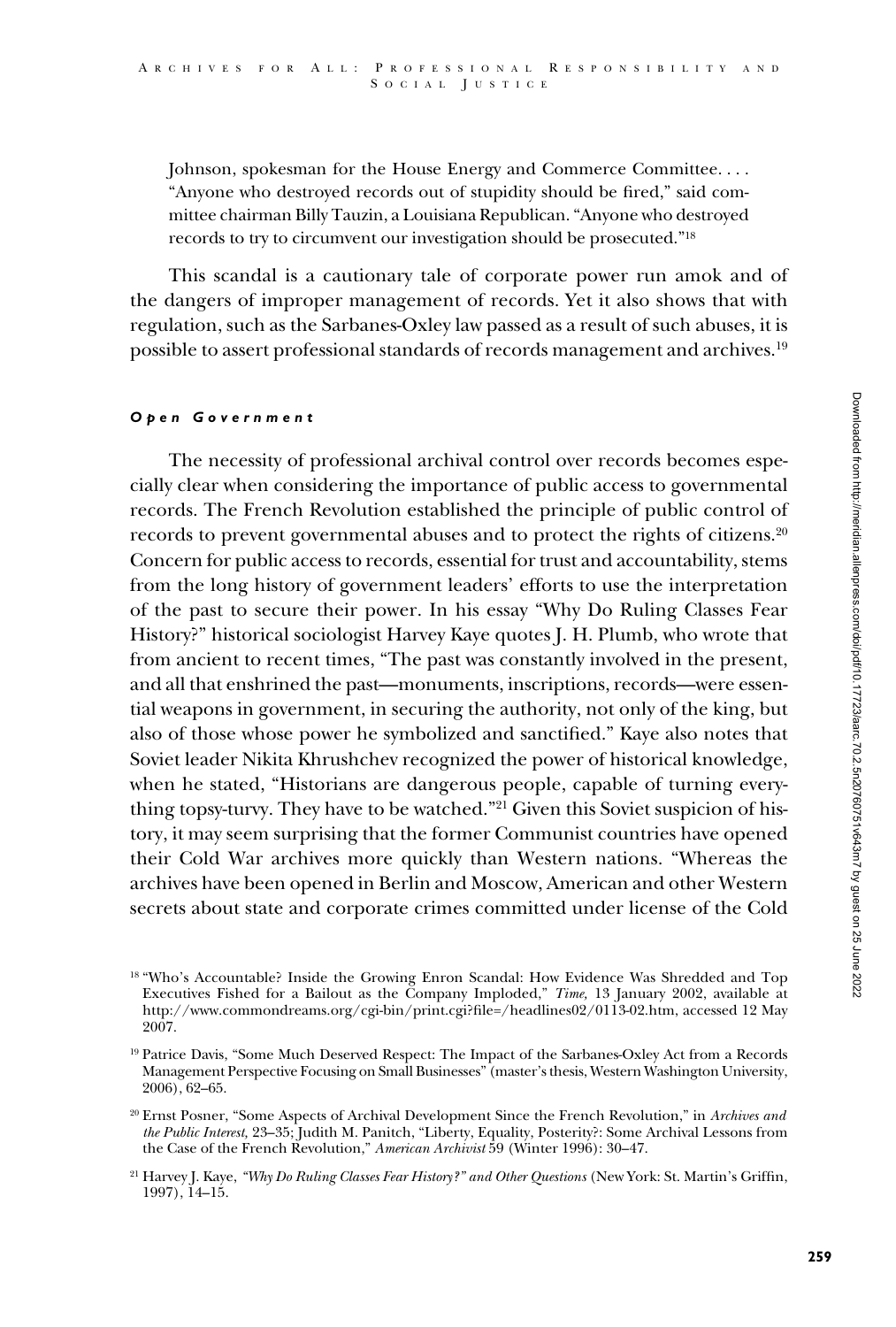War are only beginning to seep out," Kaye wrote in 1994. He cited a former U.S. official's estimate that "possibly, one-third of American history is classified."22 This control over information affects both totalitarian and democratic governments. Kaye argued that ruling classes fear history because they recognize "that history has been, and remains, a process of struggle for freedom and for justice."23 Historical understanding, particularly when embedded in the records of social institutions and individuals, makes both history and archives dangerous to those seeking to maintain their political power.

The George W. Bush administration is not the first democratic government to limit public access to information and records of its activities, although its policies have drastically reduced such access. In 2001, Bruce Shapiro of the *Nation* magazine, denounced the administration's policies as "information lockdown." He cited the Justice Department's refusal to release the names of individuals jailed as suspected terrorists; Attorney General John Ashcroft's memorandum authorizing federal agencies to deny Freedom of Information Act requests; and the removal of certain information from agency websites, on the claim of national security.24 As archivist Thomas Connors observed, "This push toward ever greater control of information access is seen by many as a threat to the democratic political process and to open government."25 In response to Executive Order 13233, which removed power to grant access to presidential records from the Archivist of the United States and claimed such power for the Executive Office of the President, SAA president Steve Hensen asked, "How can a democratic people have confidence in elected officials who hide the record of their actions from public view? . . . Access to the vital historical records of this nation should not be governed by executive will; this is exactly the situation that the existing law was created to prevent."26

In all democratic societies, Connors observes, "the need of the citizenry to have access to the information that allows it to judge how the democratic process is working remains constant," concluding, "As archivists, as members of the larger information profession, and as citizens of democratic societies, we have a definite stake in working to restore and expand open access to government information as a means of protecting our fragile democracies."27 Having been

<sup>22</sup> Kaye, "Why Do Ruling Classes Fear History?" 19.

<sup>23</sup> Kaye, "Why Do Ruling Classes Fear History?" 23.

<sup>24</sup> Thomas James Connors, "The Bush Administration and 'Information Lockdown," in *Political Pressure,* 195.

<sup>25</sup> Connors, "The Bush Administration," in *Political Pressure,* 199.

<sup>26</sup> Connors, "The Bush Administration," in *Political Pressure,* 202. For further background on the struggle between Congress and the executive branch over control of presidential records, see Bruce P. Montgomery, "Presidential Materials: Politics and the Presidential Records Act," *American Archivist* 66 (Spring/Summer 2003): 102–38.

<sup>27</sup> Connors, "The Bush Administration," in *Political Pressure,* 208.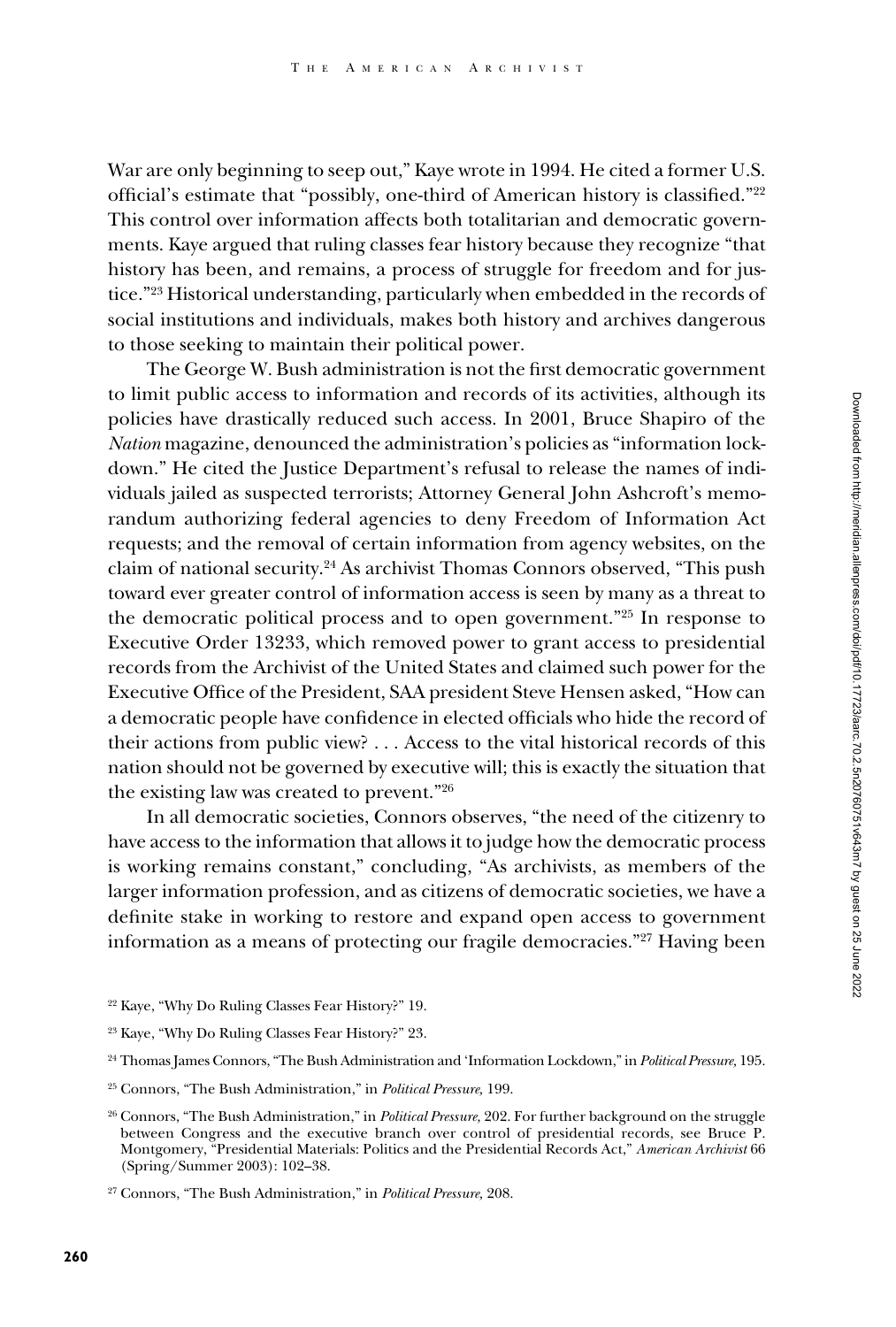entrusted with responsibility for keeping records, archivists have not only an interest in but also an obligation to ensure open access for the wider public good. In examining access policies for State Department records, Anne Van Camp states, "One hallmark of a society's openness is the degree of public access to the archives and records of its government."28

Problems of government secrecy and the dangers of political influence on recordkeeping have ancient origins. "Written texts entrenched theocratic tyranny over vast reaches of monotheistic time and space," according to David Lowenthal. "Most archives originated as instruments of landowners' and lawgivers' control. . . . Archives confirmed and certified rights to land, labor, rents, and produce. Entry to archives was confined to princely, priestly, and scribal elites."29

The willingness of archivists in recent years to speak out in defense of open government and access to records is a positive sign, amid the appalling abuses of power represented in the George W. Bush administration's efforts to shut down such access. SAA has taken public positions opposing government secrecy, and it entered several lawsuits seeking to ensure open access to public records. In 2005, SAA joined numerous other organizations as a member of OpenThe Government.org, a watchdog for unjustified secrecy and limited access to information about public officials and their actions. This organization's motto is "Americans for Less Secrecy, More Democracy."30 This principle is a vital part of the American archival profession's mission.

In numerous countries throughout the world, archivists and others entrusted with public records have resisted political pressure in order to maintain open access to records. They have thereby sought to preserve an accurate account of past events, to counteract the natural secretiveness of governments, and to protect the public interest. This has made the archives—particularly governmental archives—contested ground for political power. As Verne Harris argues, "the archive *is* politics—not that it is political, but that it is politics." Harris explains:

The structural pull in all our recordmaking is towards the replication of existing relations of power, with the attendant exclusions, "privilegings," and marginalisations. We cannot avoid complicity. But we can work against the pull; and for me it is a moral imperative to do so.<sup>31</sup>

<sup>28</sup> Anne Van Camp, "Trying to Write 'Comprehensive and Accurate' History of the Foreign Relations of the United States: An American Perspective," in *Archives and the Public Good*, 229.

<sup>29</sup> David Lowenthal, "Archives, Heritage, and History," in *Archives, Documentation, and Institutions of Social Memory: Essays from the Sawyer Seminar,* ed. Francis X. Blouin, Jr. and William G. Rosenberg (Ann Arbor: University of Michigan Press, 2006), 194.

<sup>30</sup> See website at http://www.openthegovernment.org.

<sup>31</sup> Harris, "Archives, Politics, and Justice," in *Political Pressure*, 173.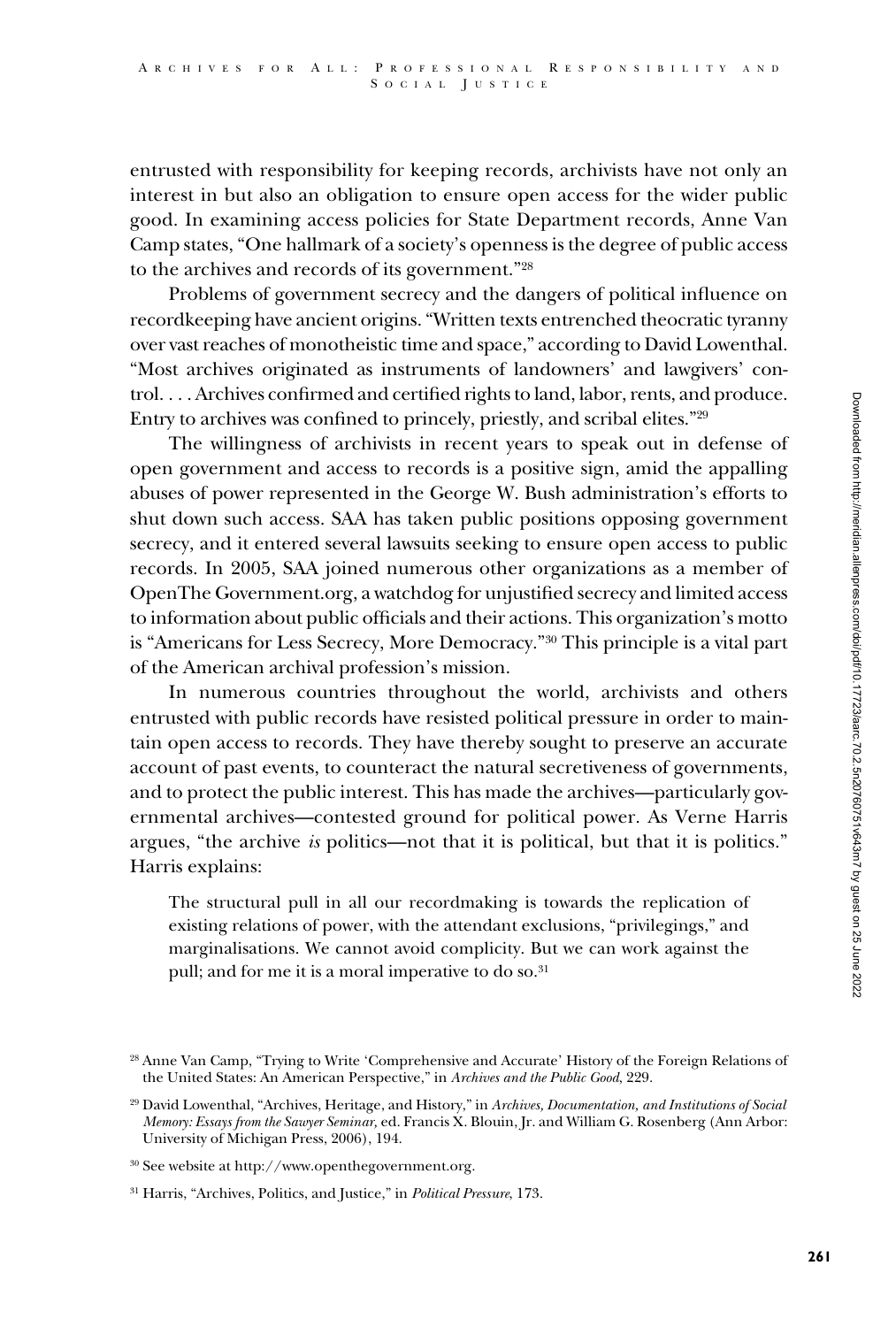Harris calls for archivists to enter the power struggles on the side of social justice. He argues that recordmakers (including archivists) cannot be impartial or insulate themselves from politics. "Impartiality is a chimera turning recordmakers into the pawns of those who have power," he argues. "Any attempt to be impartial constitutes a choice, whether conscious or not, to replicate if not to reinforce prevailing relations of power." If archivists do not enter the power contests on behalf of democracy, Harris concludes, "then they turn their backs on higher callings and condemn themselves to being merely bureaucrats and functionaries."32 This call to action would place archivists clearly on the side of democracy, truth, and justice. It does not inherently require archivists to assume a partisan position, but it does require them to acknowledge that their profession is inherently and unavoidably engaged in political power struggles to define the nature of our societies.

Examples of international struggles to protect the archival record from partisan control and misuse can be seen in post–World War II Japan and other Asian countries, in Germany during the Cold War, in the Netherlands, and in numerous other countries.<sup>33</sup> One noteworthy example of the essential nexus between democratic rule and access to public records comes from the Republic of Korea. As Kyong Rae Lee declares, "The modern development of presidential records in the Republic of Korea demonstrates a close relationship with political democracy. . . . The health of the Korean archival system is keenly sensitive to the level of Korean society's political maturity."34 Archives can thus play a vital role in ensuring and fostering the open inquiry and access to information that are critical to democratic governments.

#### *Social Justice*

Archives and the quest for social justice connect most dramatically in South Africa, which has undergone a long and difficult transition from the oppressive apartheid regime to democracy. "Under apartheid, the terrain of social memory, as with all social space, was a site of struggle," according to South African archivist Verne Harris. "In the crudest sense it was a struggle of remembering

<sup>32</sup> Harris, "Archives, Politics, and Justice," in *Political Pressure*, 181–82.

<sup>33</sup> See for example these articles in Procter, et al., *Political Pressure:* Masahito Ando, "The Asian-Pacific War and the Fate of Archives," 3–23; Friedrich Kahlenberg, "Governmental Rule and Archivists: The Historical Experience of the Twentieth Century in Central Europe," 59–71; Astrid M. Eckert, " '. . .And Grant German and Foreign Scholars Access at All Times': Archival Access in West Germany During the Cold War," 75–91; Agnes Jonker, "Srebenica: A Balkan Tragedy and the Making of a Dutch Affair," 277–88; and others.

<sup>34</sup> Kyong Rae Lee, "Political Democracy and Archival Development in the Management of Presidential Records in the Republic of Korea," *American Archivist* 69 (Spring/Summer 2006): 136–37.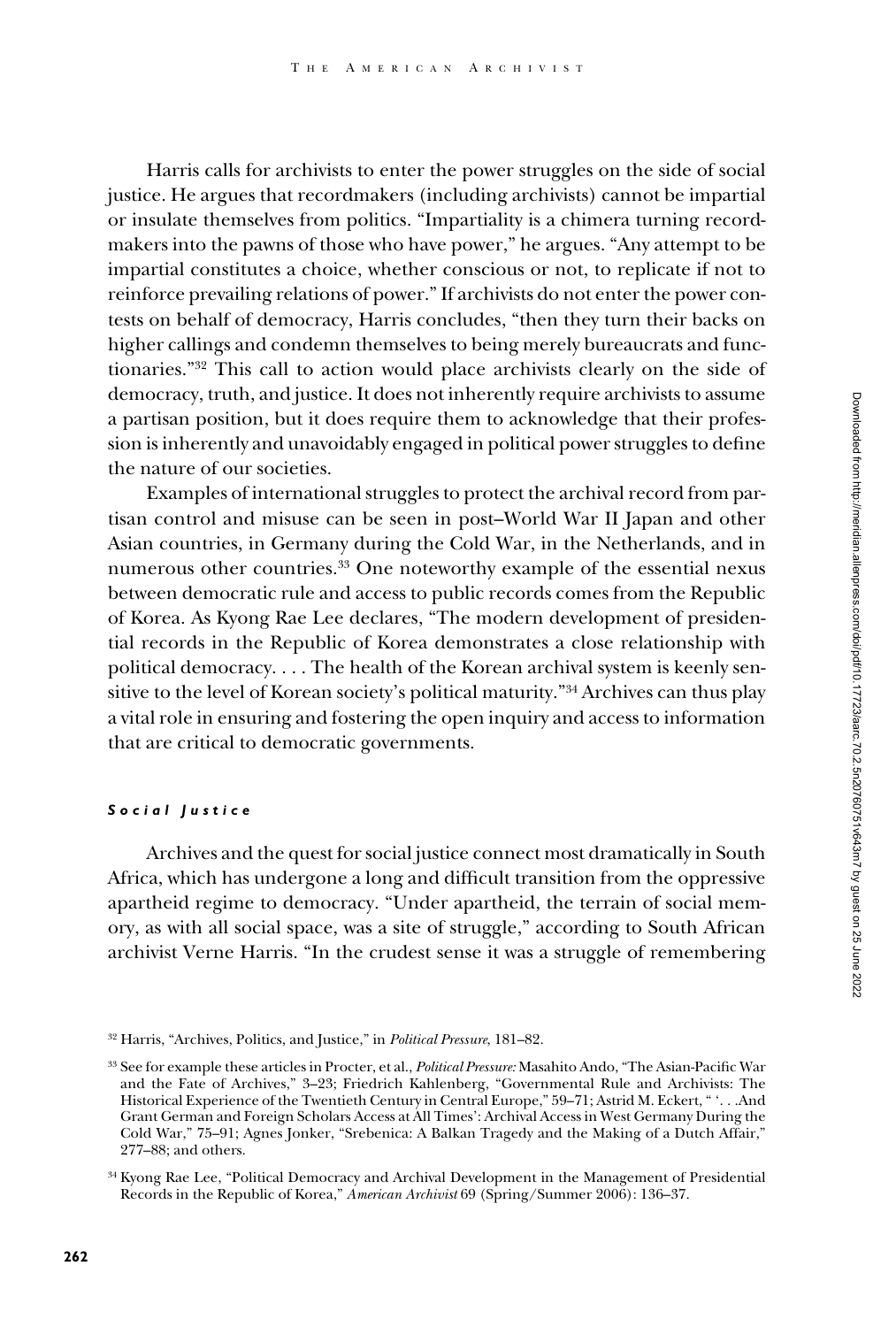against forgetting, of oppositional memory fighting a life-and-death struggle against a systematic forgetting engineered by the state." To maintain its power, the apartheid government "generated huge information resources, which it secreted jealously from public view. It routinely destroyed public records in order to keep certain processes secret."35 Control over records formed part of a broader exercise of state power. "In imposing apartheid ideology, the state sought to destroy all oppositional memory through censorship, confiscation, banning, incarceration, assassination, and a range of other oppressive tools," Harris reports.36 He suggests that the lessons to learn from this include "the necessity for transparency and accountability in government"; "the public right of access to information, particularly that held by the state"; the need for clear archival selection procedures, "choosing what to remember and what to forget"; and "the need for a democratic state to take appropriate measures to prevent the sanitizing of official memory resources."37 Harris's account highlights the essential nature of proper recordkeeping to protect citizens' rights and to secure social justice.

In the 1980s, the South African History Archives (SAHA) deliberately sought to counter "the dominant narratives of the Apartheid regime." In his presentation at the July 2003 Liverpool conference on "Political Pressure and the Archival Record," Verne Harris argued that SAHA's "most important accounting is to the call of justice." The question Harris addressed was, "Why 'archives for justice' rather than 'archives for truth,' 'archives for memory,' or 'archives for accountability'?" His experience in South Africa convinced him that "the call of justice is the most important of all." Since elites "use 'the archive' as an instrument of power," it is a moral imperative to counter such control and the abuses it can create.38 Harris has been a leading figure in efforts to overturn South Africa's apartheid-era culture of political secrecy and control of records, and to replace it with a more transparent and open archival process. The Truth and Reconciliation Commission used records and archives to uncover past abuses under the old regime, although access to such records remains hotly contested. For example, recent changes in archival policy have brought "the National Archives more tightly under the control of the bureaucracy," and access policy to the records of the Truth and Reconciliation Commission has still not been finalized. Valuable records in the Transkei archives have been exposed

<sup>35</sup> Verne Harris, " 'They Should Have Destroyed More': The Destruction of Public Records by the South African State in the Final Years of Apartheid, 1990–1994," in *Archives and the Public Good,* 205.

<sup>36</sup> Harris, "Redefining Archives," 173–74.

<sup>37</sup> Harris, "Archives, Politics, and Justice," in *Archives and the Public Good,* 224–25.

<sup>38</sup> Harris, "Archives, Politics, and Justice," in *Political Pressure,* 177–78. For more on SAHA, see Harris, "Using the Promotion of Access to Information Act (PAIA): The Case of the South African History Archive," in *Archives and Justice*, 337–49.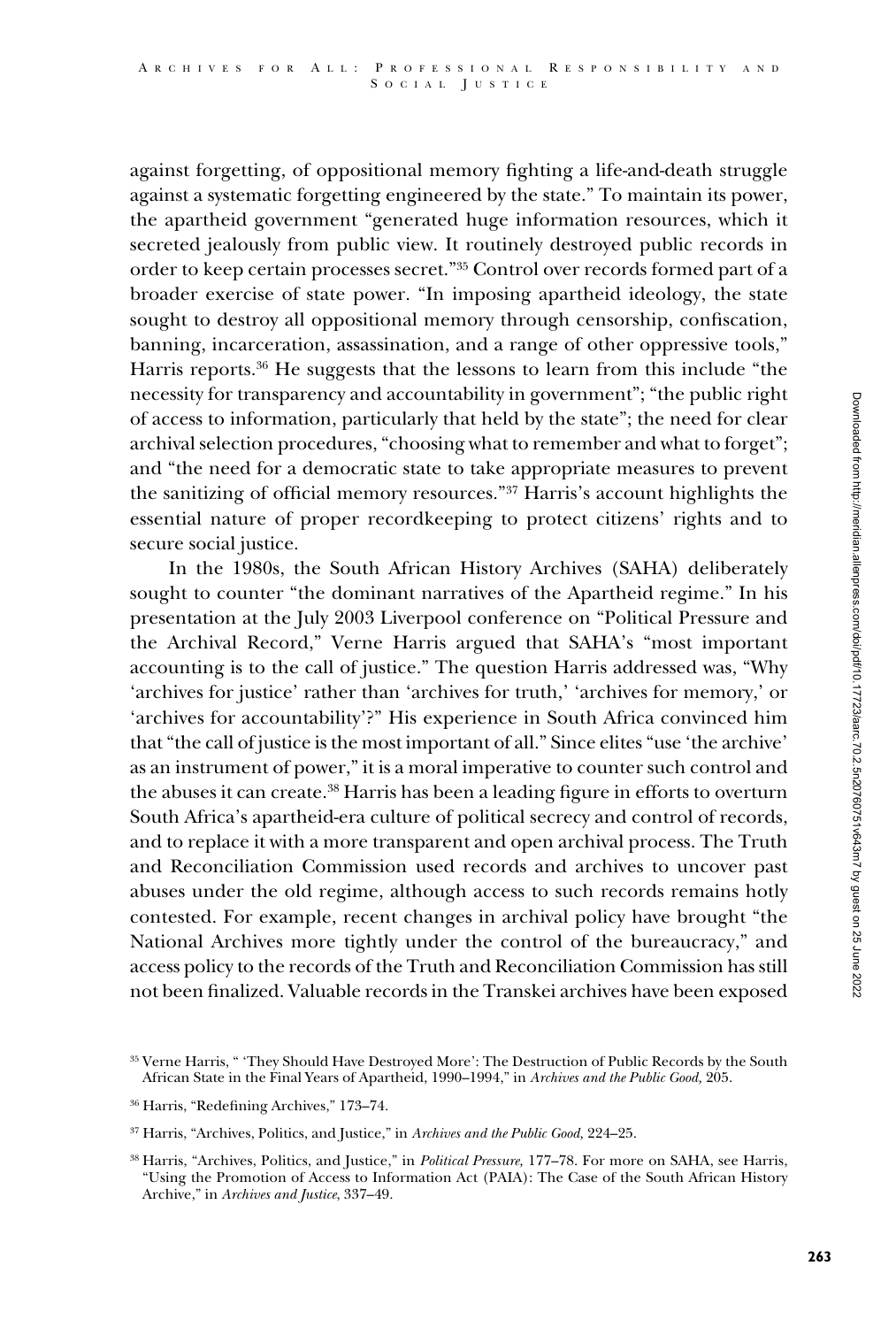to improper storage, showing "a reckless disregard for the preservation of a priceless and irreplaceable resource."39 Despite these obstacles, the efforts of South African archivists provide a documentary basis for efforts to secure a greater degree of social justice in their troubled nation.

South Africa is one of many countries that established truth commissions in recent years to overcome secrecy and expose past social injustices. Nearly two dozen truth commissions have been established, most in South and Central America and Africa, as temporary bodies set up to investigate abuses of former repressive regimes when countries transition to more democratic rule. As Trudy Peterson concludes after studying twenty such truth commissions:

Oppressive regimes try to impose selective amnesia on society. The purpose of a truth commission is to break through that wall of silence and restore knowledge of the hitherto hidden hands in history. Destroying the records ensures that only those things that made their way into the report will be remembered officially, and thereby opens the way for persons opposed to the commission to win yet again. Saving the records ensures that amnesia does not prevail.<sup>40</sup>

Archival preservation of truth commission records protects the rights of individual victims to know the truth. "The right to know is also a collective right, drawing upon history to prevent violations from recurring in the future," according to distinguished legal scholar Louis Joinet in a report to the United Nations Commission on Human Rights. "Its corollary is a 'duty to remember,' which the State must assume, in order to guard against the perversions of history that go under the names of revisionism or negationism; the knowledge of the oppression it has lived through is part of a people's national heritage and as such must be preserved."41 Placed in national archives or other safe repositories, such records provide a bulwark for social justice and a means to redress past abuses.

One of the most highly publicized international efforts to use records and archives to redress past injustices has been the campaign to restore Holocaustera assets to the families of Nazi victims. "The Nazi era witnessed the direct and indirect theft of well over \$150 billion of assets of victims of Nazi persecution," according to Greg Bradsher.<sup>42</sup> In seeking to uncover the extent of such misappropriation, researchers relied extensively on records held by the United States National Archives and Records Administration. John W. Carlin, then Archivist of the United States, declared, "Everyone should understand the role of the records

<sup>39</sup> Harris, "Archives, Politics, and Justice," in *Political Pressure,* 180–81.

<sup>40</sup> Trudy Huskamp Peterson, *Final Acts: A Guide to Preserving the Records of Truth Commissions* (Washington, D.C.: Woodrow Wilson Center Press, 2005), 1–2.

<sup>41</sup> Peterson, *Final Acts,* 8.

<sup>&</sup>lt;sup>42</sup> Greg Bradsher, "Turning History into Justice: The National Archives and Records Administration and Holocaust-Era Assets, 1996–2001," in *Archives and the Public Good,* 178.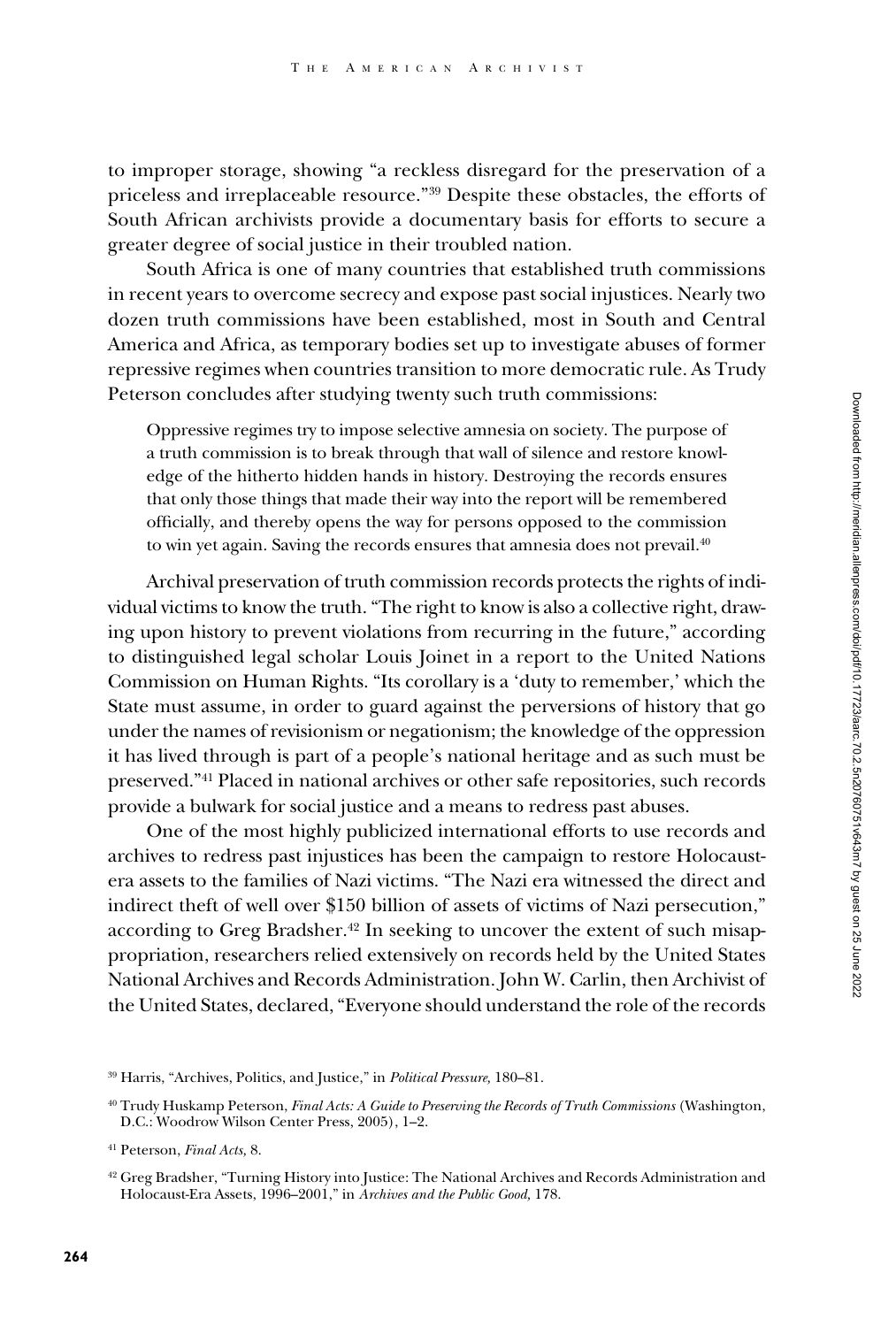in establishing and legitimizing identities and liberties."43 As a 1998 *U.S. News and World Report* article declared, archival institutions "have become drivers of world events. Their contents have forced apologies from governments, opened longdormant bank accounts, unlocked the secrets of art museums, and compelled corporations to defend their reputations."44 The Vilnius Forum on Looted Cultural Property adopted a declaration that, in part, recognized the need "to ensure that archives remain open and accessible and operate in as transparent a manner as possible." As Bradsher concludes, archives have served "as important resources in the search for truth and justice, and as Stuart Eizenstat frequently says, turning history into justice."<sup>45</sup> The Holocaust assets project thus demonstrates the value of archives in the quest for justice.

Another example of success in using archival records to redress past injustices is the exposure of the Tuskegee syphilis study. Lasting from 1932 to 1972, this study by the United States Public Health Service allowed 399 African-American men to suffer and die from syphilis without receiving treatment. This unethical study has been called the "longest non-therapeutic experiment on human beings in medical history."46 The original records of this study provide the evidence necessary to hold the U.S. government accountable for its actions. Discussing this case, Tywanna Whorley insists:

For records that reveal illegal and improper governmental actions, archivists must not hesitate in exposing the existence of such records. As Kent Haworth states, "The . . . purpose of the archivist is to hold in trust for society the evidence of the truth, the evidence of justice and injustice in the society our archives document."47

However, as Whorley charges, the National Archives and Records Administration refused to make these records openly accessible, despite public demand for government accountability, due to an "archival policy on restricting archival records that contain personal information without reconciling the right to know versus the right to privacy."48 Despite continuing controversy over releasing these records, their existence offers at least some assurance of the power of records to secure a measure of social justice for those who have suffered from government mistreatment.

- <sup>43</sup> Bradsher, "Turning History into Justice," in *Archives and the Public Good,* 177.
- <sup>44</sup> Bradsher, "Turning History into Justice," in *Archives and the Public Good,* 194.
- <sup>45</sup> Bradsher, "Turning History into Justice," in *Archives and the Public Good,* 199–200.
- <sup>46</sup> Tywanna Whorley, "The Tuskegee Syphilis Study: Access and Control Over Controversial Records," in *Political Pressure,* 110.

<sup>47</sup> Whorley, "Tuskegee Syphilis Study," in *Political Pressure,* 110–11. Haworth is quoted from his article, "The Principles Speak for Themselves: Articulating a Language of Purpose for Archives," in *The Archival Imagination: Essays in Honour of Hugh Taylor*, ed. Barbara L. Craig (Ottawa: Association of Canadian Archivists, 1992).

<sup>48</sup> Whorley, "Tuskegee Syphilis Study," in *Political Pressure,* 116–17.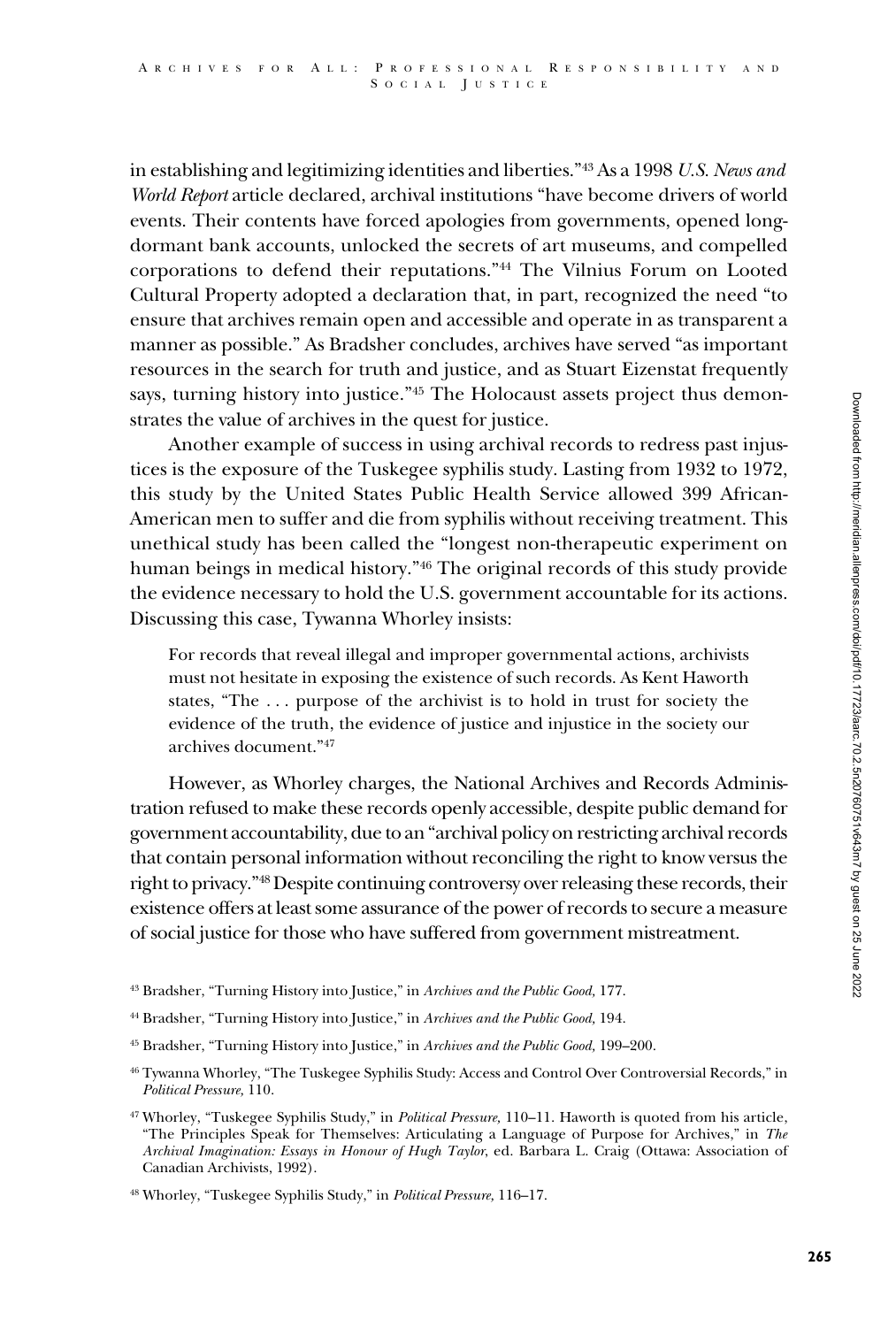These are but four of numerous recent instances in which records and archives contribute to social justice by holding accountable those responsible for abuses of trust and power. By preserving records that can provide evidence of injustice, archivists can contribute positively to attempts to overcome past uses of archives and records by elites to secure power. Such benefits can also be seen in Sierra Leone, where records management improvements have been targeted to support the "Poverty Reduction Strategy" and national recovery from a tenyear civil war. In 2003, President Kabbah declared, "The poor storage and retrieval of information slows down work of the public service and impacts negatively on policy formulation, planning and financial control. The improvement of record keeping is absolutely essential for moving the reform process forward."49 Archival protection of records thus serves the vital need to ensure social justice and protect citizens' rights. As John McDonald states, "Without records, there can be no demonstration of accountability. Without evidence of accountability, society cannot trust in its public institutions."50

#### *Diversity*

Archivists make significant contributions to a more representative and just society by creating racial, ethnic, and community-based repositories. As Elisabeth Kaplan has shown, such repositories play important roles both in promoting a more diverse society and in fostering community identity among groups often marginalized by more powerful elites.<sup>51</sup> An oft-voiced professional credo that is not always followed states that the archival "record must reflect full diversity and complexity, not an edited compendium that celebrates a specific world view or a single group."<sup>52</sup> In the 1960s, a number of archivists responded to the challenge raised by social activists and began developing plans for documenting underrepresented social groups.53 Among the most encouraging developments of the past forty years, from

<sup>49</sup> Sarah Demb, "Vital Records and Cultural Heritage: The Role of the National Archives in the Governance of Sierra Leone," unpublished paper presented to the Association of Canadian Archivists 2006 annual meeting.

<sup>&</sup>lt;sup>50</sup> John McDonald, "Accountability in Government in an Electronic Age" (1998), available at International Records Management Trust website: http://web.archive.org/web/20010726105930/ www.irmt.org/education/malpaper2.html, accessed 11 May 2007.

<sup>51</sup> Elisabeth Kaplan, "We Are What We Collect, We Collect What We Are: Archives and the Construction of Identity," *American Archivist* 63 (Spring/Summer 2000): 126–51.

<sup>&</sup>lt;sup>52</sup> Diane Vogt-O'Connor, "Is the Record of the Twentieth Century at Risk?" quoted in Lowenthal, "Archives, Heritage, and History," in *Archives, Documentation, and Institutions of Social Memory,* 200.

<sup>53</sup> Howard Zinn, "The Archivist and Radical Reform," unpublished manuscript quoted in F. Gerald Ham, "The Archival Edge," *American Archivist* 38 ( January 1975): 5; Sam Bass Warner, Jr., "The Shame of the Cities: Public Records of the Metropolis," *Midwestern Archivist* 2, no. 2 (1977): 27–34; Patrick M. Quinn, "Archivists and Historians: The Times They Are A-Changin'," *Midwestern Archivist* 2, no. 2 (1977): 513.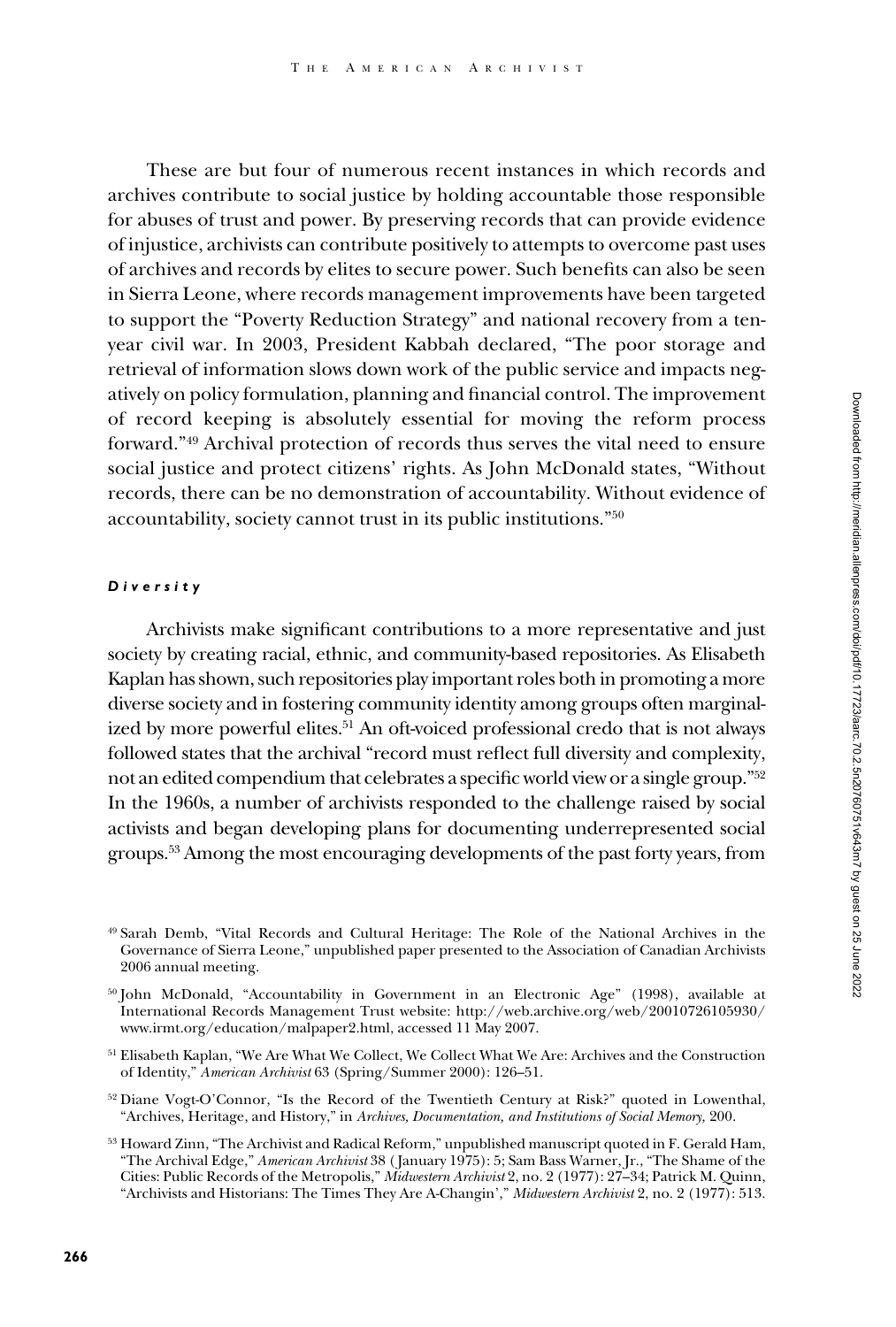the perspective of social diversity, are the number of archival repositories dedicated to documentation of African Americans and racial/ethnic groups, gay and lesbian communities, laborers, and other marginalized communities. Although public and academic repositories actively collect their records, many of these groups have seized the initiative to document their own lives and tell their own stories.

Jeannette Bastian shows that even among a people whose history was never recorded—the natives of the Virgin Islands—a creative approach to archival documentation can provide a communal history and identity. "Throughout the 250-year colonization of the islands, the Danish colonial bureaucracy kept meticulous records and when the Danes left the islands [in 1917], they took most of these records with them and deposited them in the Danish National Archives in Copenhagen," Bastian explains. The National Archives of the United States claimed similar records when the islands fell under American control: "Except for property records and some court records, the only records found in the Virgin Islands today are contemporary ones dating from the mid-twentieth century."54 The problem for colonial peoples is not that their history under foreign control has been forgotten, but that it "was never recorded, therefore not remembered [officially]," Bastian observes. "Archives can provide the key to that quest if the searcher recognizes that records have both a text and a subtext, that records are both evidence and action, and that behind the record lies the trace."55 As one Virgin Islander argues, ". . . it's our story and we should have access to it, when we need to have access to it to even write our story or even just to understand, to have a complete picture ... otherwise anyone could tell you anything they want."56 These various efforts to expand archival documentation beyond the elitist focus on the "great white males" of previous generations promise a more representative depiction of society and of human history.

The "new social history" of the 1960s led to expansion of source materials for underrepresented groups in American society. "Literally an embarrassment of riches, documentation of the lives of women, workers, farmers, enslaved persons, and Native Americans flushed out a disquieting connection between history and national identity," according to historian Joyce Appleby.57 When the disenfranchised find themselves excluded from existing repositories, they sometimes create their own archives.<sup>58</sup> Women, ethnic and racial groups, religious

<sup>54</sup> Jeannette Allis Bastian, "Whispers in the Archives: Finding the Voices of the Colonized in the Records of the Colonizer," in *Political Pressure,* 34, 27–28. See also Bastian, *Owning Memory: How a Caribbean Community Lost Its Archives and Found Its History* (Westport, Conn.: Libraries Unlimited, 2003).

<sup>55</sup> Bastian, "Whispers in the Archives," in *Political Pressure,* 26–29.

<sup>56</sup> Bastian, "Whispers in the Archives," in *Political Pressure,* 32.

<sup>57</sup> Joyce Appleby, *A Restless Past: History and the American Public* (Lanham, Md.: Rowman and Littlefield, 2005), 139.

<sup>58</sup> Kaplan, "We Are What We Collect," 126–51.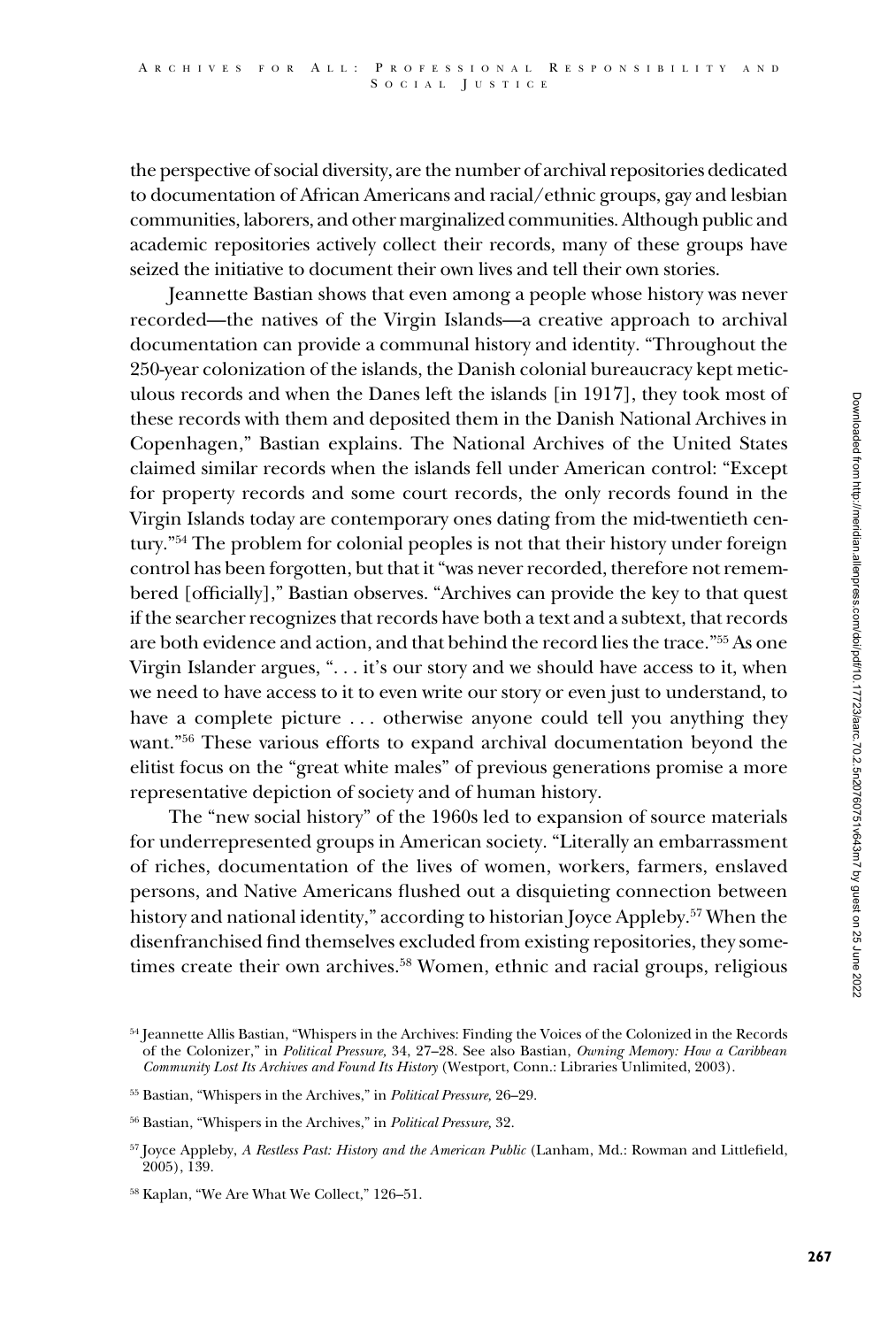communities, laborers, and other marginalized communities have established archival repositories to document and celebrate their histories and cultures. Other repositories, which have a broader collecting and documentation mandate, incorporate diversity goals into their program priorities. These voices confer power. Archives provide a forum to recognize and legitimize the role of disenfranchised groups in society.

For African Americans, for instance, the development of an archival presence represents both an assertion of racial pride and an effort to secure the power that comes from being able to tell the group's collective story of tragedy, suffering, achievement, and success. As early as 1914, several universities and libraries established research collections focusing on the African-American experience in the United States. These include the Schomburg Center for Research in Black Culture<sup>59</sup> at the New York Public Library, the Moorland-Spingarn Research Center<sup>60</sup> at Howard University, and the Amistad Research Center<sup>61</sup> at Tulane University. "These are notable beginnings by Negroes in the preservation of the evidence of their accomplishments," Harold T. Pinkett wrote in 1944. However, "Much more can and needs to be done. To begin with, the nature and value of existing collections should be more widely publicized with a view toward stimulating more interest in documentary materials."62

In addition to repositories established to document the broad range of African-American and minority history, several focus specifically on the modern civil rights movement itself. These deliberate efforts to preserve the perspective of the movement or to memorialize civil rights leaders take an openly partisan or celebratory approach to the subject. Some of them are housed within civil rights museums or in research institutions with a special interest in civil rights. Examples include the King Center in Atlanta,<sup>63</sup> the Birmingham Civil Rights Institute,64 and the Civil Rights in Mississippi Digital Archive at the University of Southern Mississippi.65 These institutions actively seek to shape the public

<sup>59</sup> Schomburg Center for Research in Black Culture, "History and General Information," available at http://www.nypl.org/research/sc/about/history.html," accessed 10 May 2007.

<sup>60</sup> Thomas C. Battle, "Moorland-Spingarn Research Center," *Library Quarterly*, 58, no. 2 (1988): 143–63 and http://www.founders.howard.edu/moorland-spingarn/HIST.HTM, accessed 10 May 2007.

<sup>61</sup> "Amistad Research Center," available at http://www.amistadresearchcenter.org, accessed 10 May 2007.

<sup>62</sup> Harold T. Pinkett, "Preserving the Past for the Present," *The Crisis*, February 1944, 57, reprinted in "Archivists and Archives of Color Newsletter," *American Archivist* 15, (Spring/Summer 2001): 3.

<sup>63</sup> King Center, "The King Center's Mission," available at http://www.thekingcenter.com/tkc/mission.asp, accessed 10 May 2007.

<sup>64</sup> Birmingham Civil Rights Institute, "Archives Division," available at http://www.bcri.org/index.html, accessed 10 May 2007.

<sup>65</sup> University of Southern Mississippi, "About the Civil Rights in Mississippi Digital Archives," available at http://www.lib.usm.edu/~spcol/crda/about.htm, accessed 10 May 2007.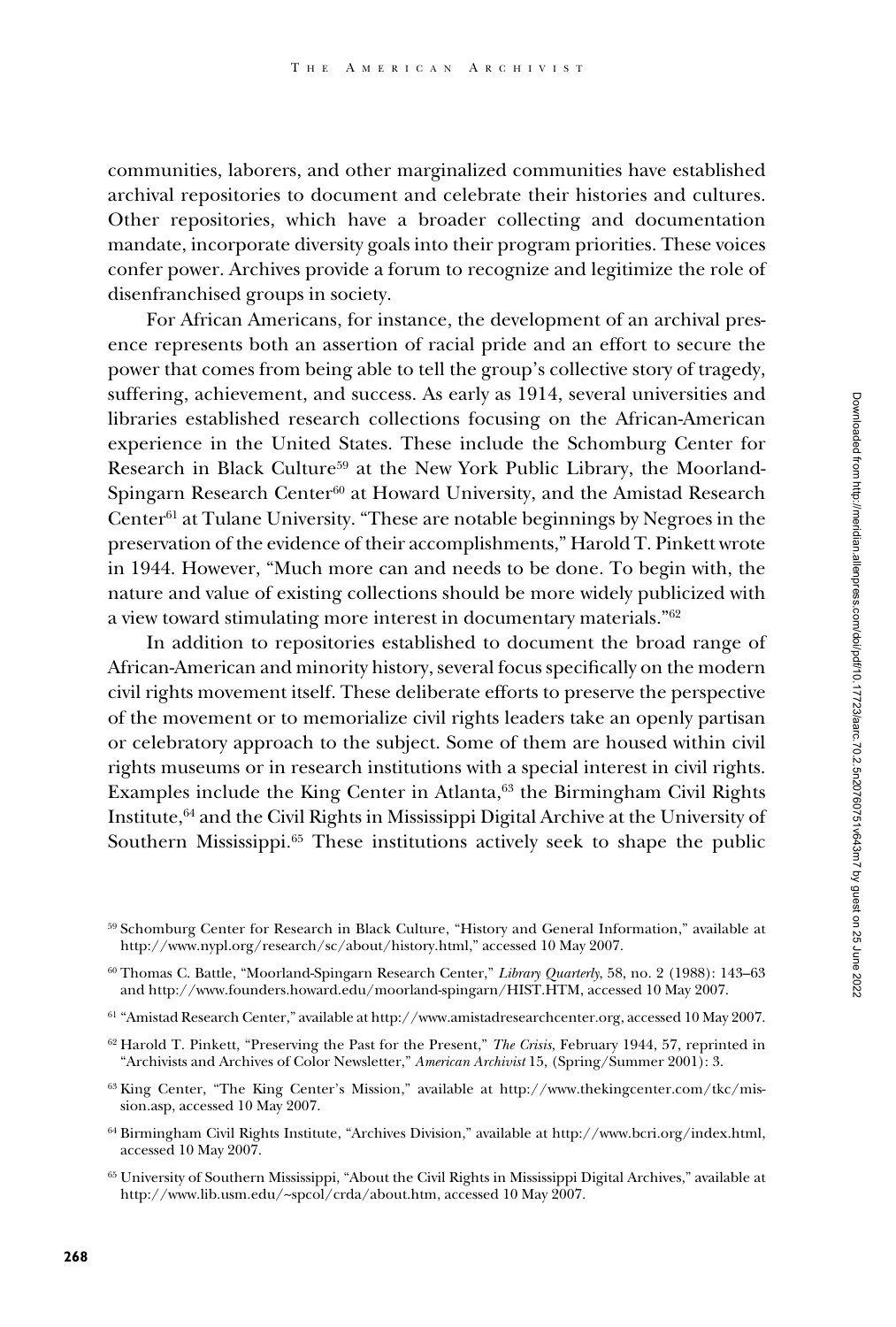discourse on civil rights and sometimes even attempt to advocate a particular interpretive vision of the movement. Such efforts may blur the line between scholarship and political power.

Closely related to the concept of power is that of identity. The King Center in Atlanta deliberately seeks to shape the public memory of one of the leaders of the civil rights movement. According to its mission statement, "Established in 1968 by Mrs. Coretta Scott King, the King Center is the living memorial and institutional guardian of Dr. Martin Luther King, Jr.'s legacy."66 The King Library and Archives shares the center's purposes: "The King Library and Archives' mission is to promote the appropriate application of archival principles in the preservation, processing, and description of materials relevant to the life and work of Dr. Martin Luther King, Jr. and the modern civil rights movement."67 In addition to the papers of Dr. King, the Library and Archives maintains the records of many civil rights organizations and the personal papers of other civil rights activists. This confers legitimacy on them as part of the movement's legacy.

Many civil rights archives focus on the formal records created by organizations engaged in civil rights activities—such as the National Association for the Advancement of Colored People, the Southern Christian Leadership Conference, and the Student Nonviolent Coordinating Committee—and on the personal papers of nationally recognized figures such as King, Rev. Ralph Abernathy, and Rev. Fred Shuttlesworth. Historical studies of the movement depict these organizations and leaders most often, both because of their recognized prominence in civil rights and because records of their activities are readily available.

In contrast, Howard Zinn challenged archivists a generation ago to compile documentation of "the lives, desires, and needs of ordinary people."68 Since then, significant progress has been made, but much more remains to be done. In documenting diversity in our society, notable achievements in preserving records of prominent organizations and papers of individual leaders have been made. But archival repositories still need to turn their attention to collecting and preserving the records of ordinary people. These forgotten voices continue to represent an underdocumented texture in our social fabric.

<sup>66</sup> King Center, "The King Center's Mission," available at: http://www.thekingcenter.com/tkc/ mission.asp, accessed 10 May 2007.

<sup>&</sup>lt;sup>67</sup> King Center, "King and the Modern Civil Rights Movement Scholar and Historian Research Program," available at http://www.thekingcenter.com/prog/research.html, accessed 10 May 2007.

<sup>68</sup> Howard Zinn, "Secrecy, Archives, and the Public Interest," *Midwestern Archivist* 2, no. 2 (1977): 25.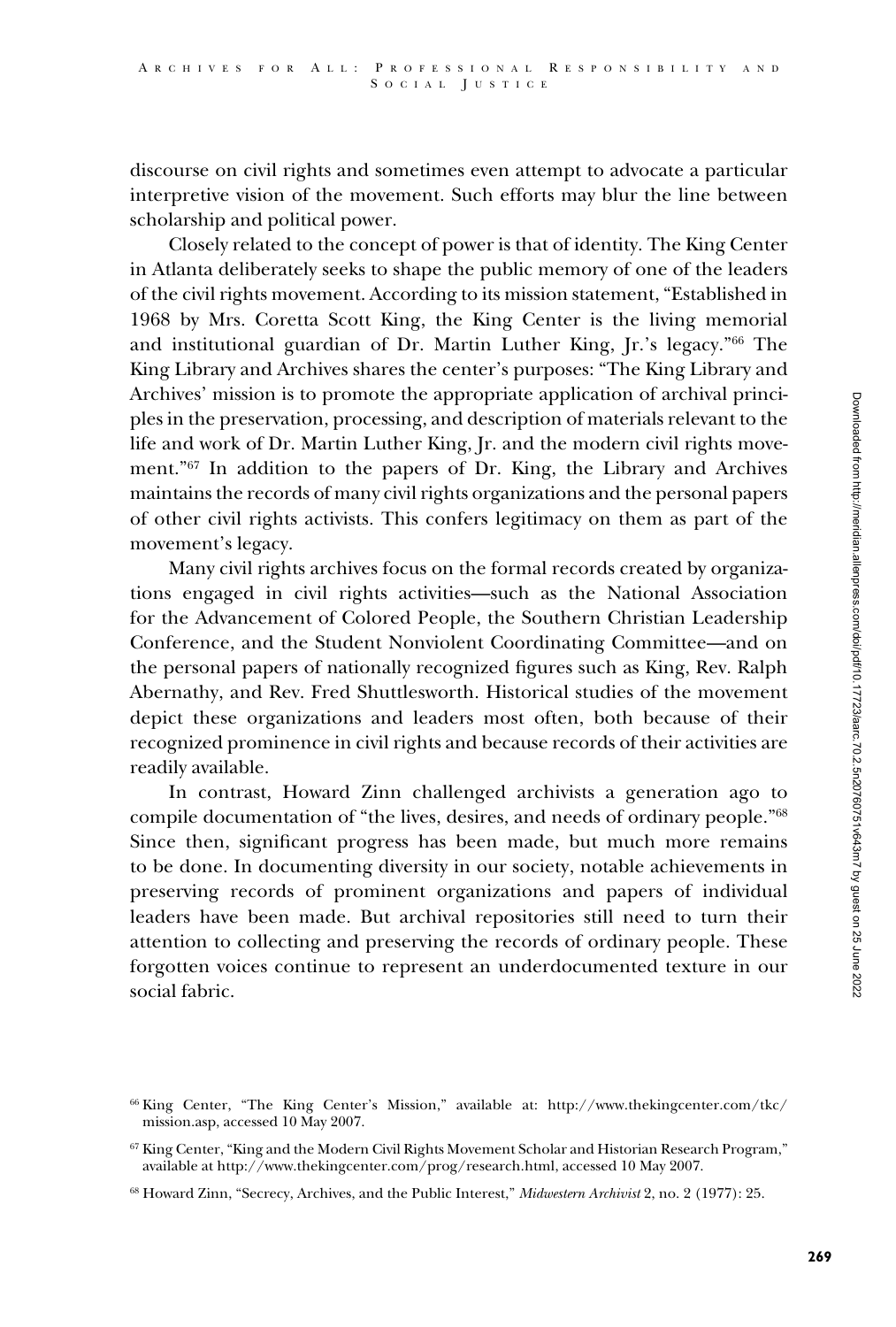#### **Objectivity Is Not Neutrality**

If archivists are to avoid perpetuating situations in which political rulers manipulate records to control history and prevent access to accurate information, they have their work cut out for them. Archivists need to recognize that their social role has significant implications and a high degree of power. As Verne Harris argues, "the archive *is* politics." Archivists cannot escape by hiding behind a veil of innocence, neutrality, and impartiality. "I would insist that even as we impress upon our students the imperative and value of objectivity *and* its limits, we must reject the spurious equation of objectivity with neutrality," historical sociologist Harvey Kaye admonishes his fellow teachers, "and encourage students to apply their newly acquired scholarly skills, knowledge, and insights both to analyzing and to speaking out on public issues."<sup>69</sup> Archivists should heed this call to activism. It is essential to seize the power of archives and to use it to hold institutional and governmental leaders accountable. All aspects of society should be documented, not simply those where power has traditionally resided. As Terry Cook argues, "The justification for archives has shifted from being grounded in concepts of the nation state and its scholarly elites (primarily historians) to broader socio-cultural justifications grounded in public policies of accountability, freedom of information, and wider public/citizen use."70

In considering what archivists can do in their professional roles to strengthen the cause of social justice, we need to look first at archivists' external relations with recordmakers, donors, researchers, and employers. Public advocacy is essential for the archival profession's survival. It is also the most direct means by which it can contribute to the public interest. First, archivists must sometimes be willing to take a public stand, or a nonpublic position in certain situations when publicity could be counterproductive. Second, archivists need to re-examine their own professional assumptions, methods, and practices in light of the desired outcomes of justice and diversity. There is no easy solution for the longstanding problems of social injustice, discrimination, and unchecked political power.

Using examples of past and present successes in asserting the power of archives as a guide, I would like to conclude by offering a few suggestions as to how archivists can respond to these monumental challenges. For now, these recommendations are necessarily broad and aspirational. Once archivists accept such strategic goals, their next steps will be to fill in the details and action plans.

Before opening this discussion, however, we must distinguish between the terms *neutrality* and *objectivity*. We often speak of neutrality and objectivity as

<sup>69</sup> Kaye, "Why Do Ruling Classes Fear History?" 153.

<sup>70</sup> Terry Cook, "The Archive Is a Foreign Country: Historians, Archivists, and the Changing Archival Landscape," *Canadian Historical Review* (forthcoming as of November 2007).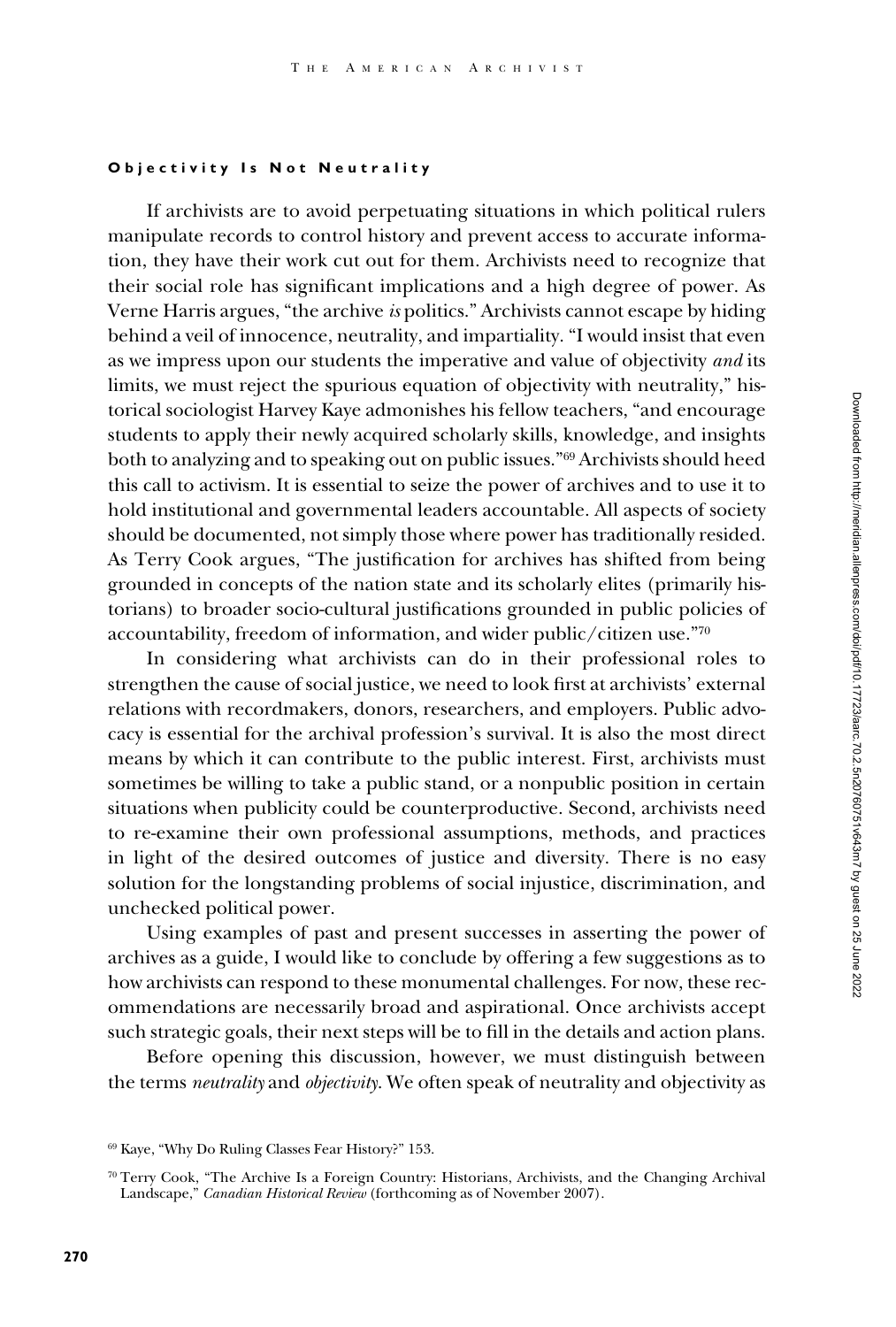synonymous, or as two sides of the same relationship between individuals and the expression of their values and perspectives toward contested issues. In an extensive critique of the development of the American historical profession, Peter Novick contends that the "ideal of 'objectivity' . . . has been the key term in defining progress in historical scholarship: moving ever closer to the objective truth about the past." Novick states, "The objective historian's role is that of a neutral, or disinterested, judge; it must never degenerate into that of advocate or, even worse, propagandist." In adhering to this ideal, historians must display "judicial qualities of balance and evenhandedness," avoid "partisanship or bias," and "purge themselves of external loyalties" [i.e., outside the profession].71 Novick contends that the "myth of objectivity" leads historians to avoid controversy within the discipline and blocks them from taking positions on social and political issues. " 'Objectivity' has been one of the central sacred terms of professional historians, like 'health' for physicians, or 'valor' for the profession of arms," he asserts. Similarly, lawyers invoke "justice" and journalists pledge fealty to "a free press in a free society."72 Historians of the late nineteenth century thus embraced the model of scientific method, which Novick characterizes as "rigidly factual and empirical, shunning hypothesis," and as "scrupulously neutral" on matters of meaning and purpose.73 Because this concept of objectivity both sets an impossible objective and also precludes historians from advocating social or political causes, Novick rejects the ideal as "not just essentially contested, but essentially confused."74

In a highly critical review of Novick's book, Thomas Haskell argues that the central fallacy that Novick and others perpetuate is to conflate objectivity with neutrality. Haskell defends the validity of the concept of objectivity, while attempting to rid it of "unwanted connotations" such as neutrality, selflessness, and passivity. "Objectivity is not something entirely distinct from detachment, fairness, and honesty, but is the product of extending and elaborating these priceless and fundamentally ascetic virtues," Haskell contends.75 Historians (and others) can be objective without forsaking engagement in discussions of values, politics, or social policy. "The demand is for detachment and fairness, not disengagement from life," he argues. The historian's "primary commitment" to

<sup>71</sup> Peter Novick, *That Noble Dream: The "Objectivity Question" and the American Historical Profession* (New York: Cambridge University Press, 1988), 1–2.

<sup>72</sup> Novick, *That Noble Dream,* 11.

<sup>73</sup> Novick, *That Noble Dream,* 37.

<sup>74</sup> Novick, *That Noble Dream,* 6.

<sup>75</sup> Thomas L. Haskell, *Objectivity Is Not Neutrality: Explanatory Schemes in History* (Baltimore: Johns Hopkins University Press, 1998), 149–50. See also Haskell, "Objectivity: Perspective as Problem and Solution," *History and Theory* 43 (October 2004): 341–59.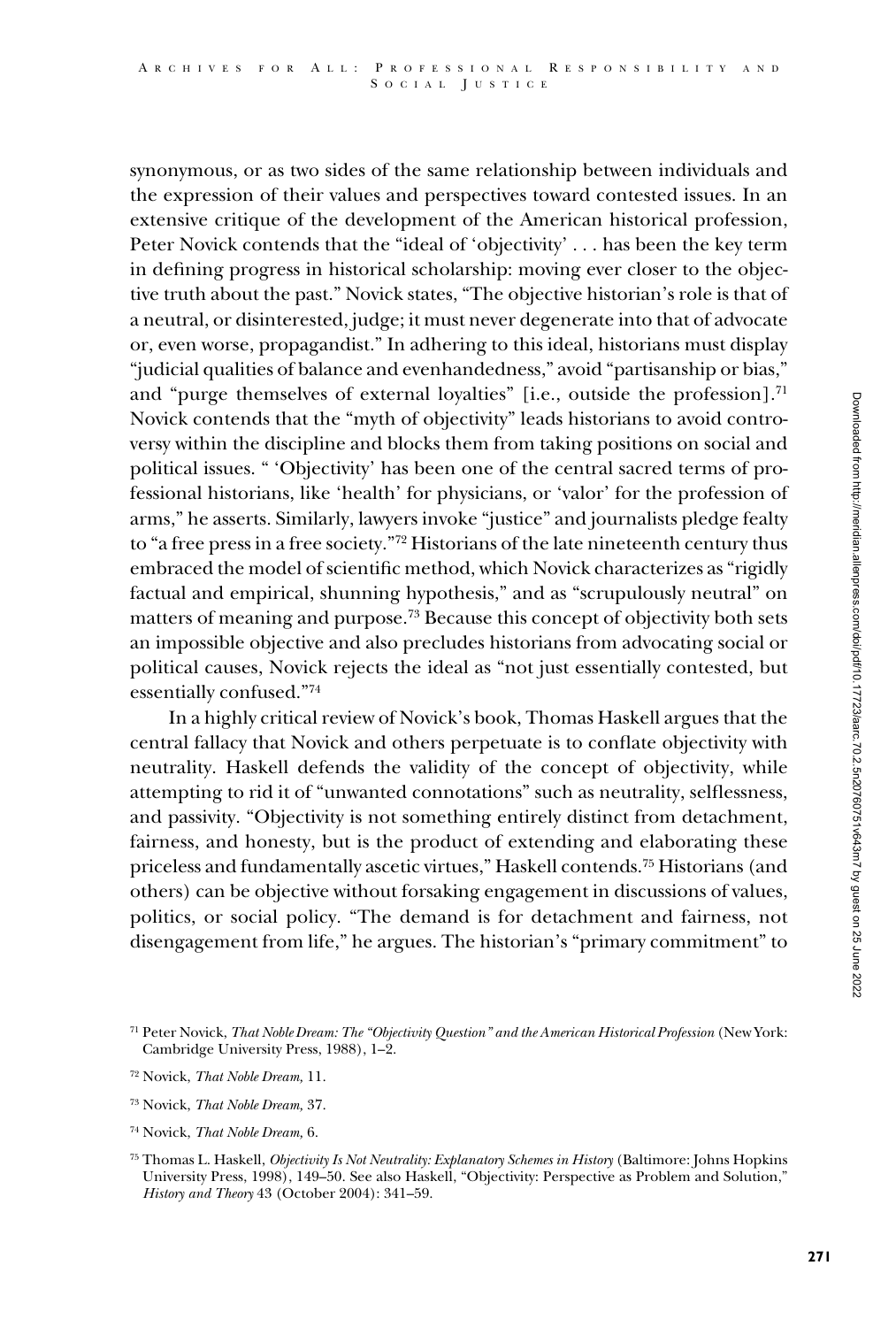truth does not prohibit political advocacy, Haskell states, but it does "set intellectually responsible limits to it," so that one cannot claim "the privilege of lying or obscuring the truth for good causes."76

Professional standards, including objectivity, need not prevent us from addressing moral, ethical, or political issues. A common fallacy is to equate objectivity with neutrality.<sup>77</sup> One can maintain professional standards even while advocating a cause or defending a moral or ideological perspective. Haskell states that "there is widespread recognition within the [historical] profession that political commitment need not detract from the writing of history—not even from its objectivity—as long as honesty, detachment, and intelligence are at work."78 Sustaining intellectual and professional principles—such as "respect for logical coherence, fidelity to evidence, detachment, candor, honesty, and the like"—must accompany any advocacy for moral or political values. As Haskell warns, "When the members of the scholarly community become unwilling to put intellectual values ahead of political ones, they erase the only possible boundary between politically committed scholarship and propaganda and thereby rob the community of its principal justification for existence."79 These criteria provide a context within which professional debate can occur.

## **Using the Power of Archives**

By recognizing the distinction between objectivity and neutrality, it is possible for a historian—or archivist or librarian—to engage in moral or political advocacy without sacrificing his or her professional standards. However, in promoting accountability and social justice, for example, archivists should consider developing the framework for what James O'Toole calls "a moral theology of archives." "When archivists appraise and acquire records, when they represent them in various descriptive media, when they make them available for use, they are engaging in activities that have moral significance beyond the immediate concerns of managing forms of information," O'Toole argues. These archival responsibilities suggest "how a concern for historical accountability is a part of the archival mission, a way of elaborating a practical moral theology of archives."80 Such a moral vision goes beyond the limited perspective of

<sup>76</sup> Haskell, *Objectivity Is Not Neutrality,* 155.

<sup>77</sup> Mea culpa. In "Embracing the Power of Archives" I fell into the same trap that ensnares many who argue that abandoning the "illusion of neutrality" also requires abandoning the ideal of objectivity.

<sup>78</sup> Haskell, *Objectivity Is Not Neutrality*, 167.

<sup>79</sup> Haskell, *Objectivity Is Not Neutrality,* 168.

<sup>80</sup> James O'Toole, "Archives and Historical Accountability: Toward a Moral Theology of Archives," *Archivaria* 58 (Fall 2004): 14.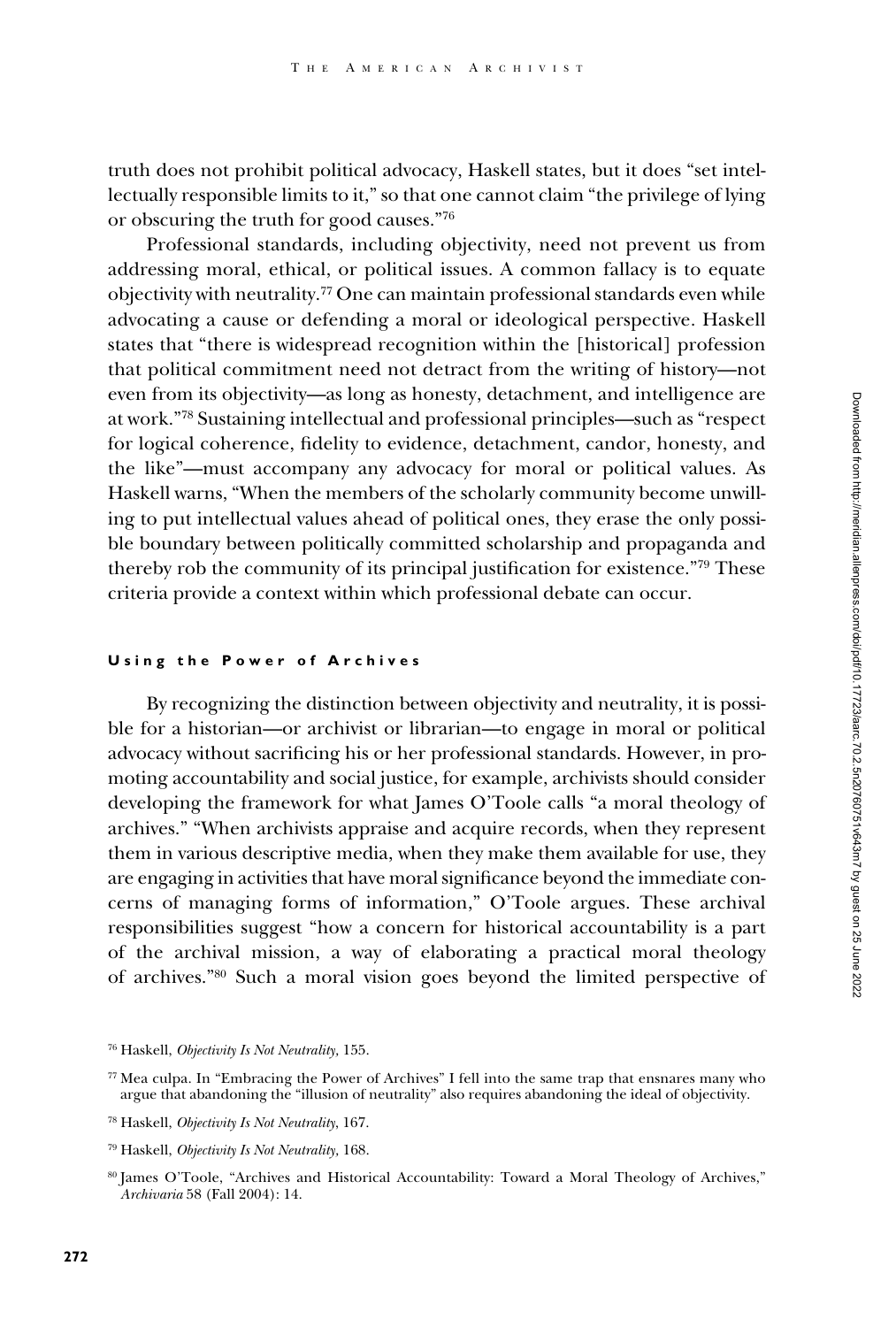professional ethics, but it reaffirms rather than overturns professional principles. Commitment to honesty, fairness, and truth provides the necessary grounding in "objectivity." As the postmodernists remind us, however, these virtues are not absolute, but are contingent and contested. Even with such cautions, archivists can proceed to engage the public discourse on concerns arising from their professional responsibilities.

Verne Harris provides valuable suggestions for wrestling with the challenge of articulating an activist role within the constraints of professional obligations. "There is no knowing of right without giving account to personal morality," he declares. None of us can be truly impartial. "The most we can do is ensure that in taking difficult decisions we have done so in an appropriate way," Harris states. This includes understanding "the web of rights" for all parties, "weighing competing claims" within specific circumstances, testing the archivist's "views and feelings with respected colleagues and friends," and "finally, paying heed to one's conscience." Harris cautions

If we follow conscience without taking the first three steps, we abandon accountability and risk assuming godlike powers. If we ignore conscience and rely only on the exercise of reason, we deny our humanity and seek to avoid bearing the burden of choice. It is only when we embrace all four elements that we can feel confident about having fulfilled the responsibilities invested in us as professionals.81

Harris concedes the dangers of abandoning the archivist's image as a neutral party in ideological or political contests. "Give up on the notion of the archivist as impartial custodian, as honest broker, and one opens the door to activist archivists pursuing any and every political agenda," he warns.<sup>82</sup> However, the "greater danger" is that in claiming an impartiality impossible to achieve, archivists will become "pawns in bigger power plays." Challenging those in power carries risks. "To access resources, to secure the status we need to do what we have to do effectively, we are forced to adopt neat theorizing to a greater or lesser degree," Harris concedes. "My call is simply to remember this. . . . Knowledge is always contingent, always standing above an abyss."83 The challenge facing archivists—and anyone else contending with the competing demands of morality, politics, professional standards, and funding imperatives—is to articulate a vision that balances these considerations. In doing so, archivists need to heed the call to honesty, fairness, accountability, justice, and transparency in their professional practice.

<sup>81</sup> Harris, "Knowing Right from Wrong: The Archivist and the Protection of People's Rights," in *Archives and Justice*, 211.

<sup>82</sup> Harris, "The Archive Is Politics," in *Archives and Justice*, 247.

<sup>83</sup> Harris, "The Archive Is Politics," in *Archives and Justice*, 248–49.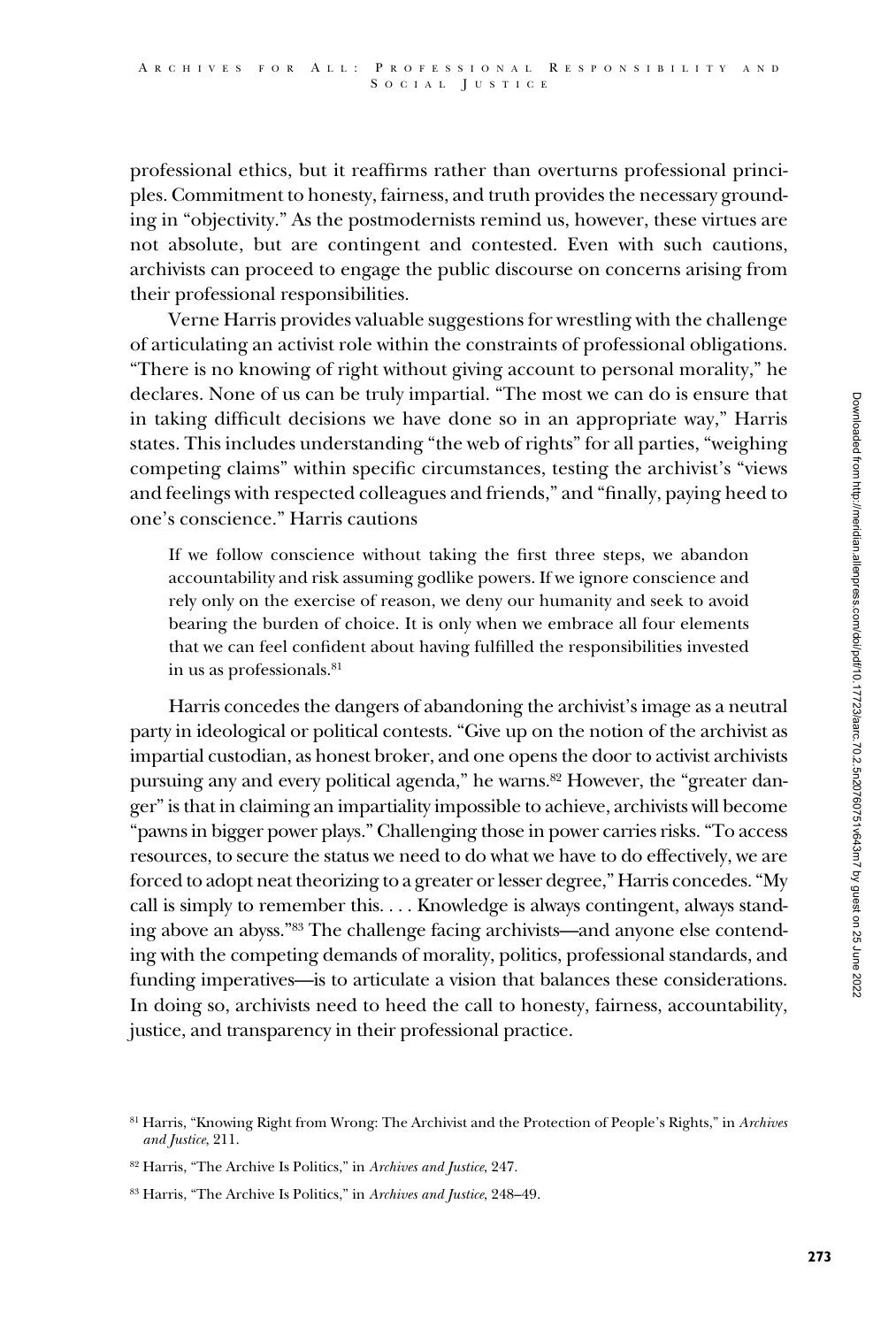### *Public Advocacy*

Archivists can begin by recognizing the essential nature of their collective responsibility to ensure the preservation of evidence for accountability, individual rights, and social justice. As Harvey Kaye declares, "following the horrors of the past several generations, the persons who should be accorded the greatest recognition are those who, taking up the task of bearing witness to the exterminations, the massacres, the tortures, direct our thoughts to the *past* and to the imperatives of remembrance, realizing that the final victories of the murderers and the torturers would be the suppression, deliberate or otherwise, of the knowledge of their criminal acts." Kaye cites the Memory Prize, first awarded by the France-Libertes Foundation in 1989, as a promising recognition of the importance of this human need: "Intended to recognize those who labor to secure our collective memory and to prevent the falsification of the historical record, the idea for the prize arose out of the growing awareness that 'the expression, transmission, and preservation of Human Memory is the most effective means of struggling against the recurrence of barbarism.' "84 Given the nature and significance of this award, archivists should aspire to see members of their profession so recognized. Short of this, they can take important steps to support a more just and equitable society by performing their professional responsibilities.

First, when confronted by external pressures (from administrators, donors, constituents, or others) to alter recordkeeping systems or archival practices, archivists and records managers must stand firm. Archivists must protect the integrity of their records and of the recordkeeping systems that hold organizations and individuals accountable. This adherence to professional principles applies equally in public and private institutions, although protections for those who resist such pressures will vary from one setting to another. As in the case of South African archivists under apartheid (and after the end of apartheid), archivists must defend the public's right of access to the most accurate records possible, despite political pressure.85 The Heiner affair in Australia also illustrates the importance of refusing to succumb to political pressure to change archival recordkeeping procedures. As these examples indicate, resisting political pressure can entail personal risk. Although such situations are rare, members of a profession should be willing to consider such risks.

Second, when such pressures cannot be resisted, archivists and records managers must be willing to become whistleblowers, speaking out against abuses of power or efforts to manipulate records or limit access to information. This situation may not commonly occur, but it can happen when archivists least

<sup>84</sup> Kaye, "Why Do Ruling Classes Fear History?" 60–61.

<sup>85</sup> Harris, "Redefining Archives in South Africa," 173–74.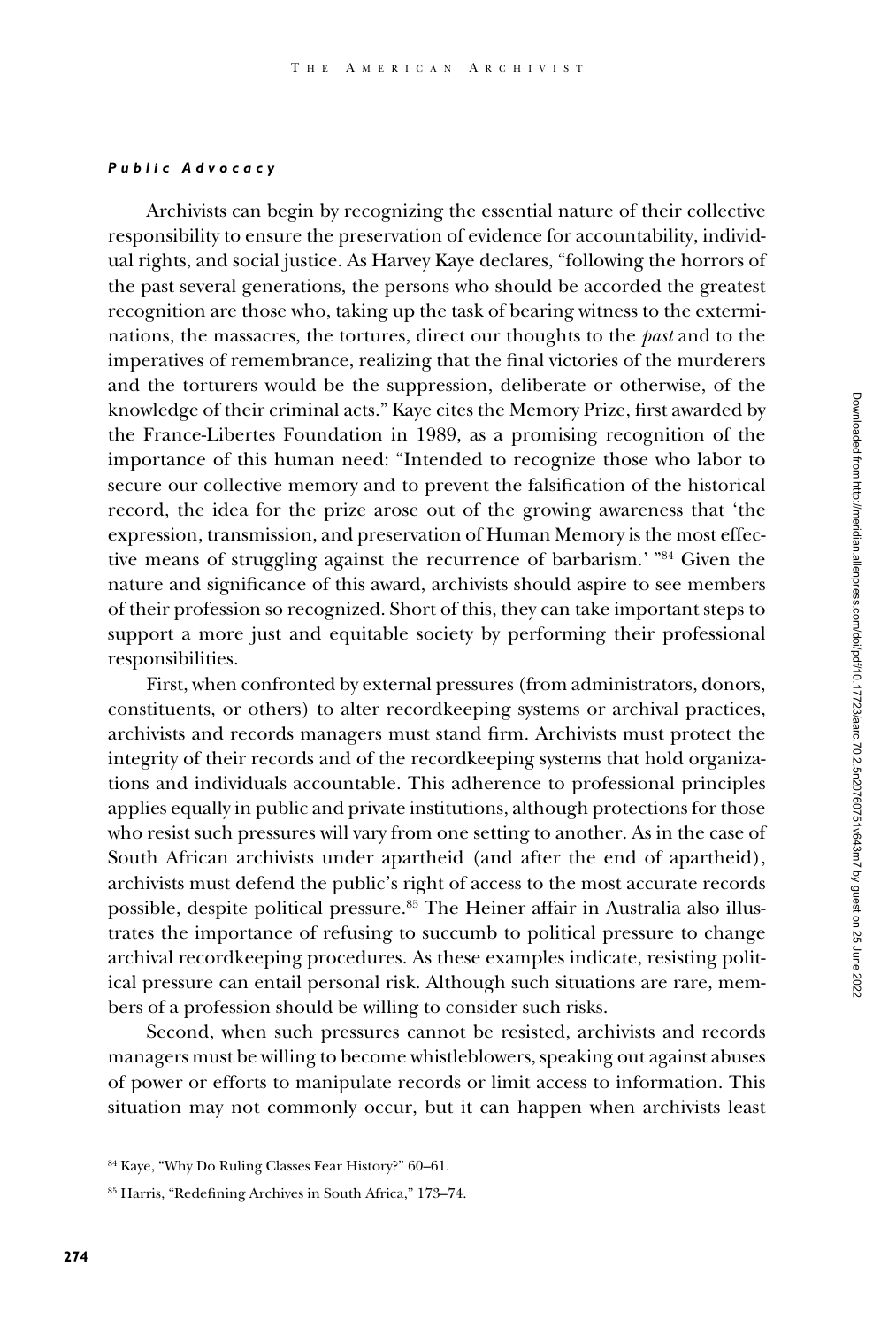expect it and they must be prepared to respond forcefully when it does. The courage shown by Shelley Davis in her heroic but ultimately unsuccessful struggle to prevent "massive document destruction" and to overcome barriers to public access to Internal Revenue Service (IRS) records should be an inspiration to all of us. Hired as the first historian of the IRS, Davis attempted to accumulate historical records as a basis for her research. She found few such records, because the IRS routinely destroyed most of them, resulting in "essentially the wholesale loss of the history of one of our most important government agencies." As Davis discovered, "The IRS shredded, burned, trashed, and destroyed nearly their entire record path." This behavior would not change, Davis concluded, until "the National Archives becomes more proactive in demanding that the IRS open its records."86 Davis's courage in confronting this problem demonstrates the need for archivists, on rare occasions, to act as whistleblowers when confronted by improper recordkeeping. It is also a warning, of course, of the extent to which powerful government agencies can go to protect their secrets.

Third, both individually and collectively, archivists must speak out in defense of archival values, including open access to public records, standards of accountability and authenticity, and protection of the rights of all citizens. Tim Ericson chides archivists for a "lackadaisical attitude" toward government secrecy. "Collectively we have acquiesced uncritically to those who call for patriotism, national security, loyalty, [etc.]," he charges. "Archivists should be acquiescent no more! We should instead begin to be aggressive as professionals and as citizens to fight this unprecedented tilt toward secrecy."87 There are hopeful signs that archivists are becoming more assertive on this issue. SAA has taken a collective stance in several recent public controversies: opposing the executive order claiming presidential control over public records; criticizing Mayor Rudy Giuliani's refusal to turn over his mayoral records to a public repository; joining a lawsuit (unsuccessful) to force Vice President Dick Cheney to disclose the names of participants in a secret energy policy meeting; and supporting the right of "Unabomber" Ted Kaczynski to place his papers at a public university repository. These are all steps in the right direction, but archivists can and should do more, both by professional associations and as individuals.

# *Archival Functions*

In addition to these external perspectives—how archivists respond to the challenges outside their repositories—archivists also need to look at their own

<sup>86</sup> Shelley Davis, "The Failure of Federal Records Management: The IRS versus a Democratic Society," in *Archives and the Public Good*, 115, 117, 133.

<sup>87</sup> Ericson, "Building Our Own 'Iron Curtain'," 51.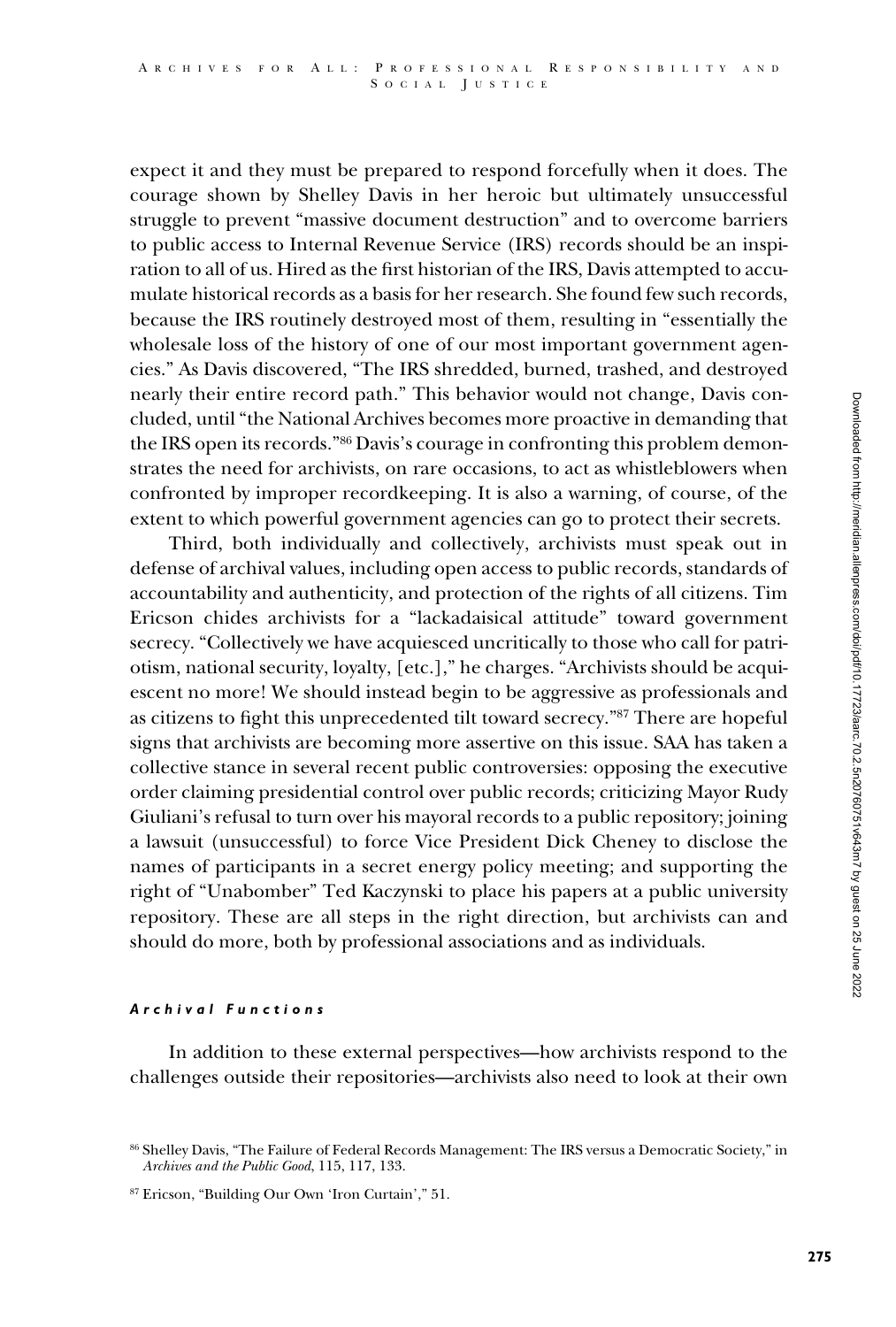professional practices. Archival principles and functions developed largely in the context of nineteenth-century bureaucratic states. The principle of provenance, for example, reflects assumptions about organizational structures and hierarchies<sup>88</sup> that privilege those in power and those with a recognized collectivity. The experience of Jeannette Bastian in the Virgin Islands confirms the arguments of Hugh Taylor and Terry Cook that a broader concept of provenance is needed in some contexts. Taylor argued in 1970 that archivists should focus more on why and how people create documentation, rather than on its subject content. This would extend our understanding of the provenance of documentation deeply into the societal origins of human communication.89 As Bastian discovered in the Virgin Islands, "records become 'witnesses' to a silent society, a community that is the subject of the records rather than their maker but one that is no less involved in their creation." To ensure that "the voiceless population is not the silent witness but a full partner in the record-creating process," Bastian argues that "all layers of society are participants in the recordmaking process, and the entire community becomes the larger provenance of the records."90 Likewise, Adele Perry contends that "the absences in the colonial archive are not neutral, voluntary, or strictly literal"; they are "silences borne of and perpetuated by violence and radical inequality."91

Concern for the "voiceless populations" in society should also lead archivists to adjust their procedures for all basic archival functions. In selection and appraisal, they need to be conscious of the potential bias in their traditional methods. Archival choices have long been shaped by the constraints of power relations and sources of funding. In examining the founding of the Mississippi State Archives under Dunbar Rowland, for example, Patricia Galloway concludes that there is "nearly always an inherent tension between what historians and archivists would like to collect and preserve and what economic and political constraints allow them to collect and preserve."92 To counter these biases, archivists should seek opportunities to preserve records of those often overlooked by their collecting strategies and recognize the broader concept of

<sup>88</sup> When I first typed this word it came out "hierarchives"—perhaps suggesting the close connection between traditional archival theory and practice and the hierarchical systems in which they have developed.

<sup>89</sup> Paraphrased from Tom Nesmith's commentary on Hugh Taylor, "Transformation in the Archives: Technological Adjustment or Paradigm Shift?" (1970), in *Canadian Archival Studies and the Rediscovery of Provenance,* ed. Tom Nesmith (Metuchen, N.J.: Scarecrow Press, 1993), 17.

<sup>90</sup> Bastian, "Whispers in the Archives," in *Political Pressure*, 41.

<sup>91</sup> Adele Perry, "The Colonial Archive on Trial: Possession, Dispossession, and History in *Delgamuukw v. British Columbia*," in *Archive Stories: Facts, Fictions, and the Writing of History,* ed. Antoinette Burton (Durham, N.C.: Duke University Press, 2005), 345.

 $^{92}$  Patricia Galloway, "Archives, Power, and History: Dunbar Rowland and the Beginning of the State Archives of Mississippi (1902–1936)," *American Archivist* 69 (Spring/Summer 2006): 80.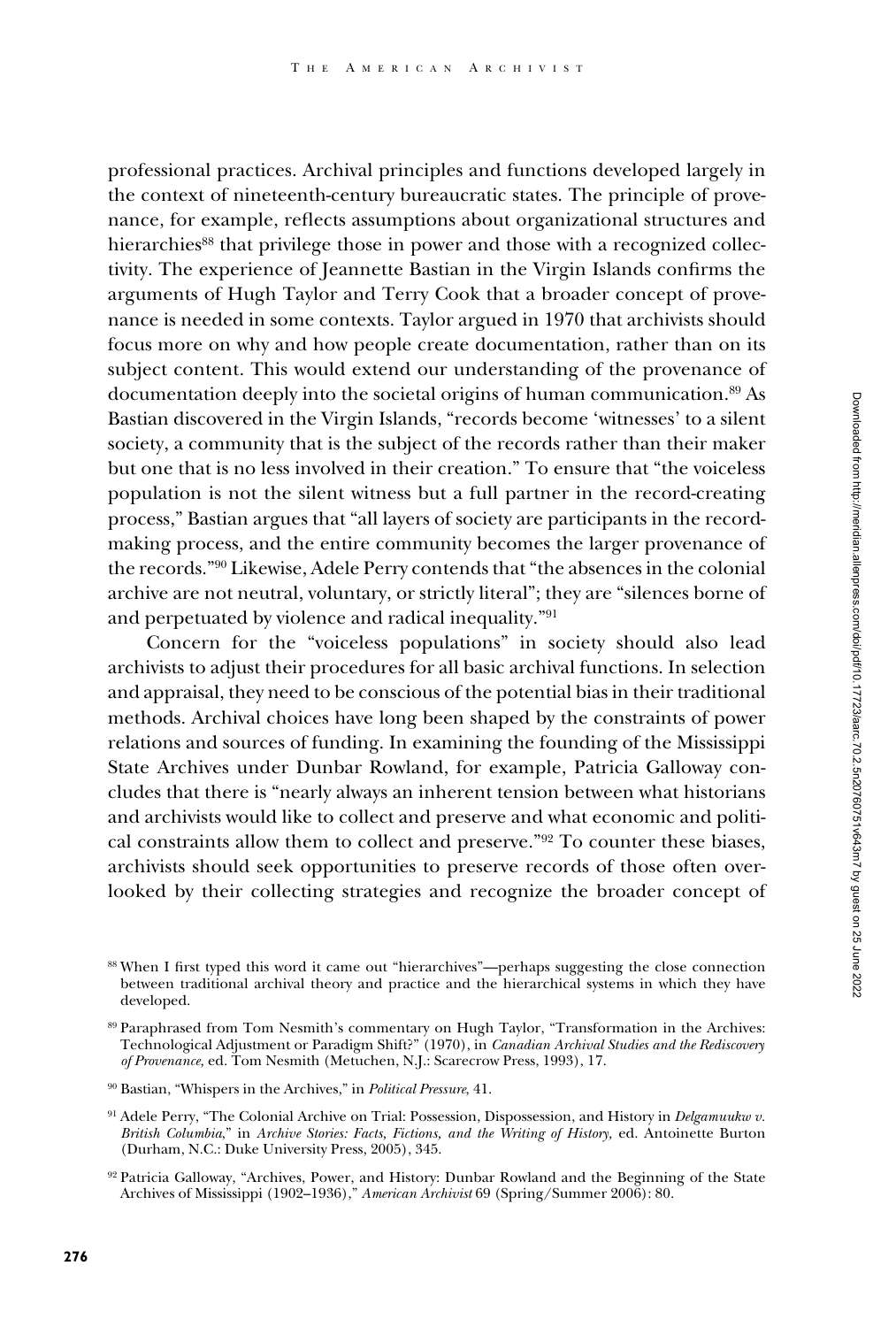provenance for an entire community (including those groups often marginalized or silenced by archival collecting policies and appraisal guidelines). For example, even within institutional archives, archivists could also recognize the historical value of records documenting workers, community relations, and other aspects of corporate or organizational activities beyond the legal, fiscal, and administrative requirements.

In making such decisions regarding archival selection and appraisal, archivists run the risk of intruding their own concepts of history and society into the archival record. However, this is an inevitable consequence of archival agency. As Eric Ketelaar explains, in making any appraisal or selection decision, "we alter [the records'] context and meaning, we infuse new meaning into the record, to what is left of the series and the fonds, we add new narratives to the archives and its constituent parts."93 Remaining neutral or invisible is impossible for archivists engaged in selection, appraisal, arrangement, description, and reference services. "Archivists inevitably will inject their personal values into all such activities," Terry Cook asserts, "and thus will need to examine very consciously their choices in the archive-creating and memory-formation processes, and they will need to leave very clear records explaining their choices to posterity."94 Archival appraisal typically reflects power relations established by state agencies, business corporations, religious establishments, academic institutions, and other power brokers. "In the records we preserve, too often the voices of the governed, especially the underclasses, are either filtered through the voices of bureaucrats or are absent," Verne Harris argues.95 The question is not whether archivists impose their personal interpretations, but whether they act consciously in doing so and whether they transparently document such decisions.

This impact on the meaning of archival records is nothing new. It is the power of interpretation, traditionally viewed as the preserve of historians and other researchers. As Michael Kammen argues in his study of the role of tradition in American history, we like to think of the past as immutable, based on truth and facts; however, "societies reconstruct their pasts rather than faithfully record them, and that they do so with the needs of contemporary culture clearly in mind—manipulating the past in order to mold the present."96 As archivists

<sup>93</sup> Eric Ketelaar, "Tacit Narratives: The Meaning of Archives," *Archival Science* 1 (2001): 136.

<sup>94</sup> Terry Cook, "Remembering the Future: Appraisal of Records and the Role of Archives in Constructing Social Memory," in *Archives, Documentation, and Institutions of Social Memory*, 173. See also Verne Harris, "Postmodernism and Archival Appraisal: Seven Theses," in *Archives and Justice*, 101–6.

<sup>&</sup>lt;sup>95</sup> Harris, "Exploratory Thoughts on Current State Archives Service Appraisal Policy and the Conceptual Foundations of Macro-Appraisal," in *Archives and Justice*, 93.

<sup>96</sup> Michael Kammen, *Mystic Chords of Memory: The Transformation of Tradition in American Culture* (New York: Alfred A. Knopf, 1991), 3.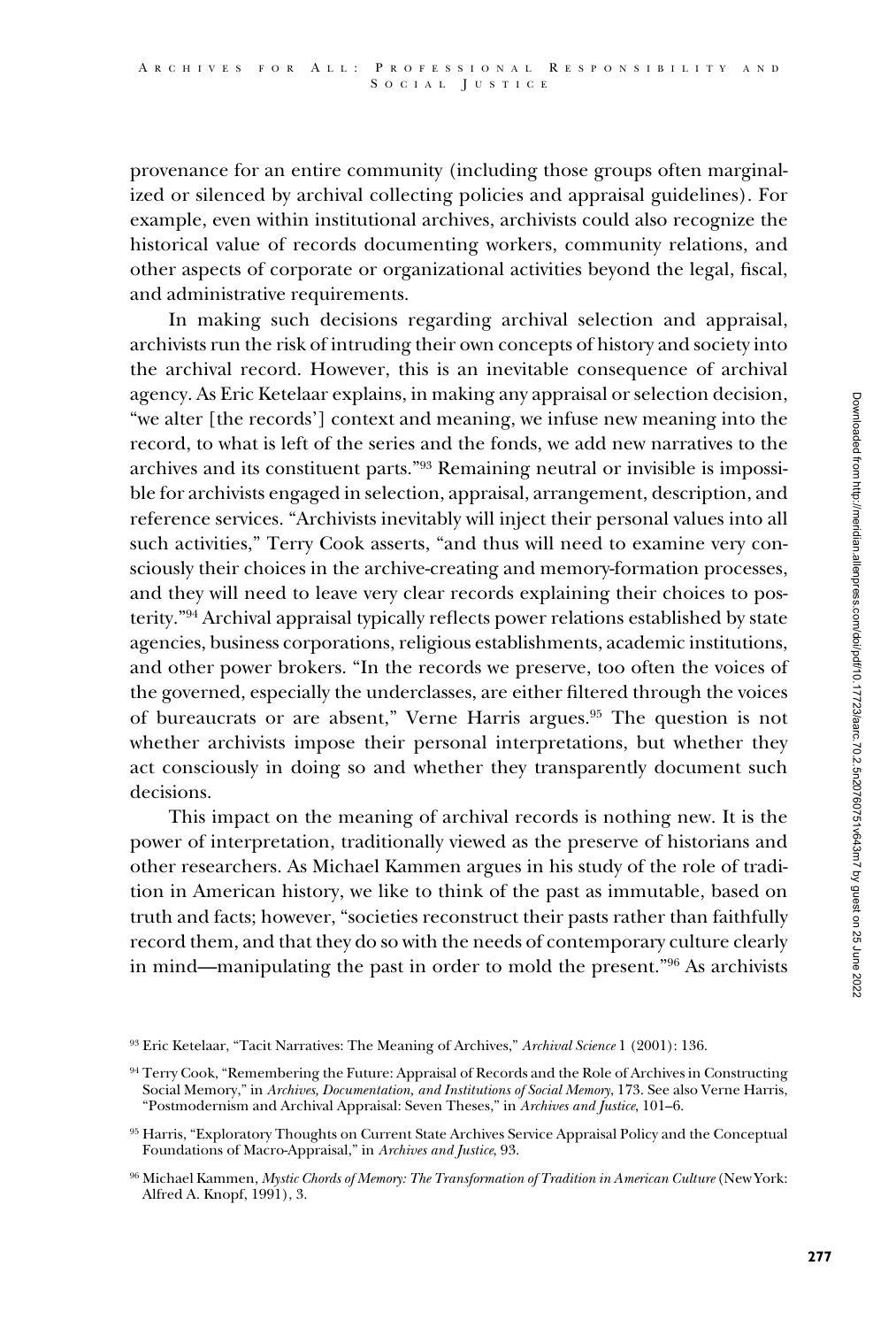engage with the archival record, both within governmental, business, academic, and other institutional archives and within manuscript collecting repositories, they also manipulate the past, either deliberately or, far more often, subconsciously. As Tom Nesmith observes, "in description and reference, archivists . . . significantly shape what counts as meaningful context. . . . That is considerable power and one which can clearly influence readings by users of archives."97 For example, in conducting research on Indian women who cohabited with or married European men between 1760 and 1840, Durba Ghosh found that in India, "documents that spoke directly to my topic were difficult to find," and that in Britain, "ways of cataloging and listing the archive's contents" made her success "unlikely" since "most of the documents are ordered by and collected under categories like revenue, judicial, foreign, political—all matters that likely barely touched these women's lives."98 Even basic practices based on provenance and original order can thus reflect hidden assumptions that skew archivists' approaches to the past, to the record. The solution to this is not to attempt to restore the lost innocence of archivists' neutrality, but to recognize their unavoidable influence on the process and to make their actions as transparent as possible. Although they do not always have the power or authority to overcome institutional or political barriers to action, archivists cannot—and should not—continue to pretend to be passive observers and handmaidens to history.

Archival description is inherently subjective. Archivists must constantly choose what facts are important and which are not as they create a narrative that will "guide" (note the implications of this archival terminology) researchers to the records. As Wendy Duff and Verne Harris warn, "what we choose to stress and what we choose to ignore is always and unavoidably subjective, and the value judgments that archivists make affect in turn how researchers find, perceive, and use records." As they conclude, "Description is always story telling—intertwining facts with narratives, observation with interpretation."99 Archivists wield substantial power in these processes, and they must use it to achieve positive outcomes.

In preparing finding aids, archivists should be alert for subtle shadings of bias and privilege in how they refer to social groups and individuals. This is what Verne Harris identifies as "the politics of archival description."100 A "BiogHist

<sup>97</sup> Tom Nesmith, "Still Fuzzy, But More Accurate: Some Thoughts on the 'Ghosts' of Archival Theory," *Archivaria* 47 (Spring 1999): 144–45.

<sup>98</sup> Durba Ghosh, "National Narratives and the Politics of Miscegenation," in *Archive Stories*, 38.

<sup>99</sup> Wendy Duff and Verne Harris, "Stories and Names: Archival Description as Narrating Records and Constructing Meanings," *Archival Science* 2 (2002): 275–76.

<sup>100</sup> Harris, " 'A World Whose Horizon Can Only Be Justice': Toward a Politics of Recordmaking," in *Archives and Justice*, 260.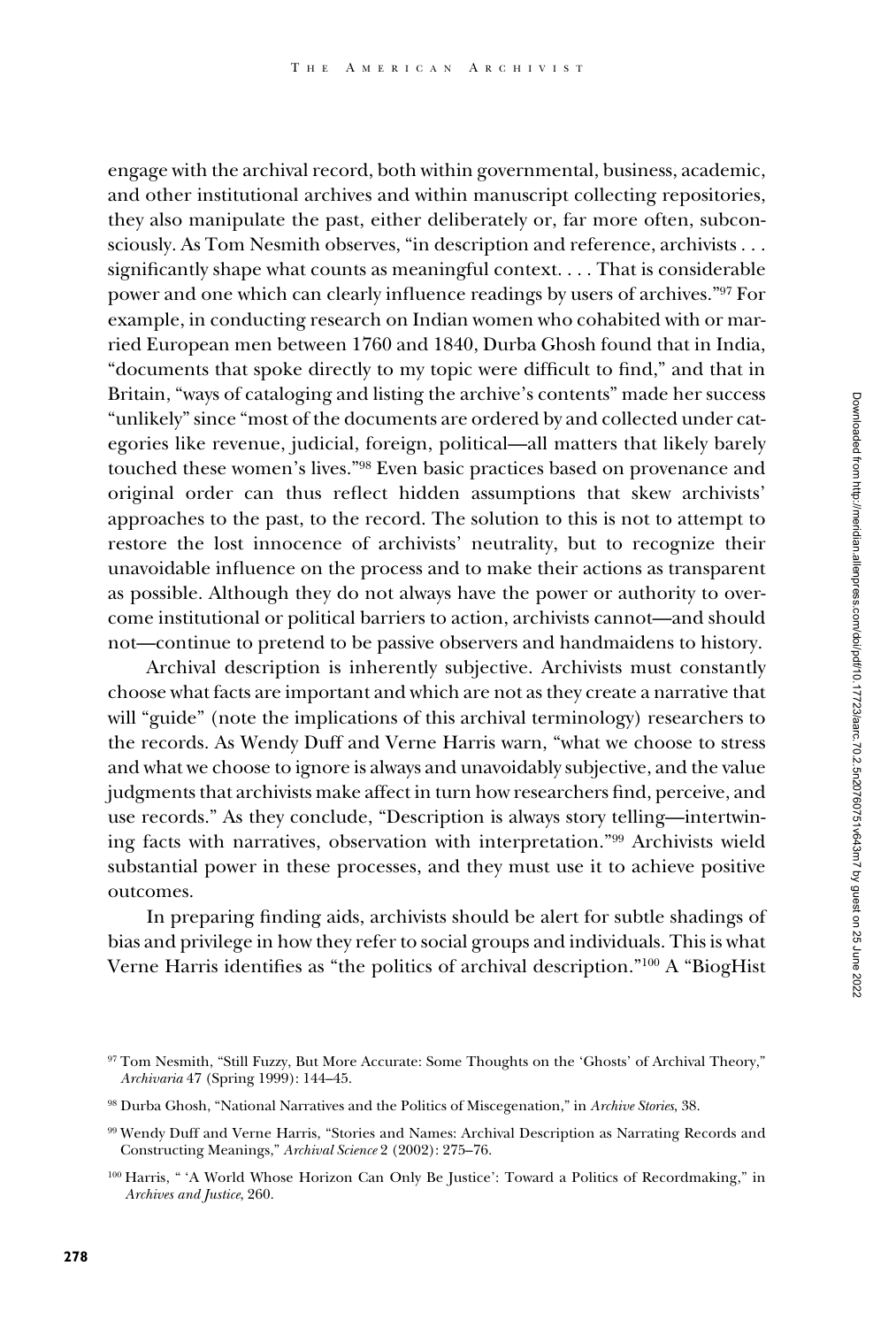Note" that refers only to a records creator's professional career and not to his or her family and social relations may reflect the documented aspects of the person's life but not the context in which such actions took place. Subtle shadings of language—adjectives, adverbs, dependent clauses—can reflect archivists' own assumptions and biases. They may look with dismay at a previous generation's depiction of gays and lesbians with terms such as "social deviant" or worse; but what are their own cultural blinders? In a revealing analysis of archival finding aids produced between the 1930s and the present, Rainbow Koehl found telling examples of value-laden terms being used with little apparent awareness of the cultural meanings and interpretations they embody. The finding aid for records of a state department of civil defense, for example, indicates that the files contained information about national security, civil defense activities, and "fringe" areas such as antinuclear protests, unidentified flying objects, and other topics. Using a term such as *fringe* to marginalize certain topics is a political act. The same finding aid states that the records reflect activities associated with the "Cold War, Korean conflict, Berlin Crisis, Cuban Crisis, Vietnam War, [and] the civil disturbances of the 1960s and 1970s." As Koehl points out, "To call one event a war and another conflict is quite different. . . .When the archivist uses the phrase 'civil disturbances' it also minimizes the protests that occurred across the nation against the Vietnam War as well as the protests of the civil rights movement."101 In other finding aids, Koehl finds references to Mexican "bandits," "Spanish-American War Hero," and similar value-laden terms. Koehl explains: "Single words carry much more than their denotations: they also carry connotations that are usually heavily culturally bound."102 Archivists need to examine their own professional assumptions and procedures to avoid perpetuating status quo power relations through archival operations.

In reference and access services, do archivists permit the freest possible use of their records, or do they limit access to "serious researchers" or "scholars"? Do they provide the same level of research assistance to genealogists and local historians as they do to academics or published authors? Professional archivists have, for the most part, abandoned discriminatory past practices, but sometimes reference practices do not meet professional standards. Just as archivists insert their own values into the creation of finding aids and indexes, usually without even realizing it, so too do they intrude into the reference process. Archivists decide which subjects are of prime importance, Koehl contends:

Researchers, of course, may peruse the records themselves and come to their own conclusions. However, when archivists have compiled summaries and

<sup>101</sup> Rainbow L. Koehl, "What Lies Beneath: How Description in Archival Finding Aids Mirrors Our Society's Values: A Case Study of Four Repositories" (master's thesis, Western Washington University, 2006), 56–58.

<sup>102</sup> Koehl, "What Lies Beneath," 62.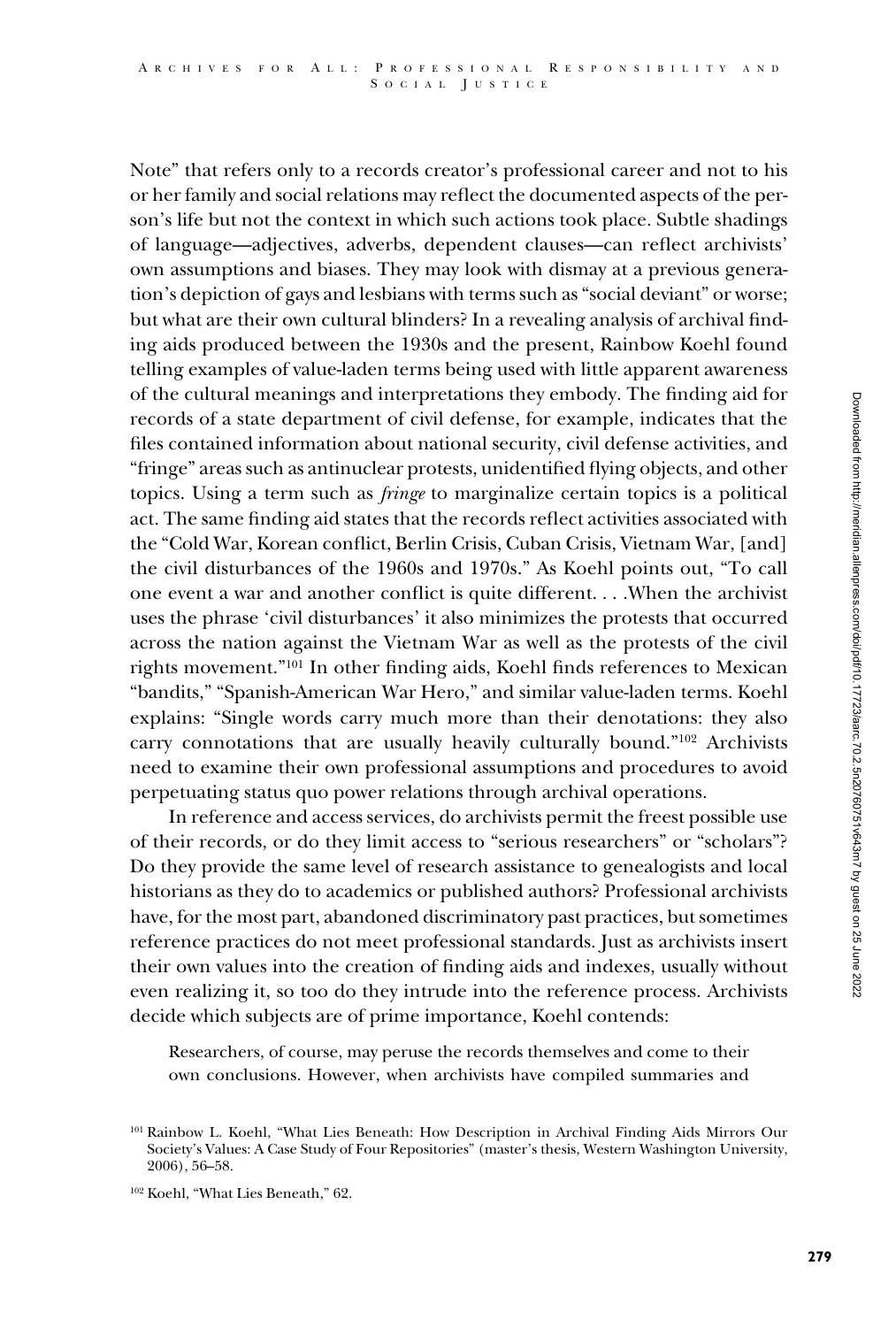index terms for researchers it invites the researchers to be lazy in their work and rely wholly on the information provided for them without questioning its omniscience and exploring the documents on their own. Again, the danger is that rarely do they appear to realize that they are passively relinquishing the power to interpret history to archivists.<sup>103</sup>

One example of this, in my own experience, came in 1975 from a fellow graduate student conducting archival research. He found that a prominent historian had used a quotation from a plantation mistress, found in the finding aid for her diary and other papers, stating that Southern women hated slavery because bondage reminded them of their dependence on husbands. In reading the entire diary, covering more than thirty years, he found that this was the only comment that even remotely suggested such an opinion. The prominent historian erred by reading the finding aid and not the entire diary. Even worse, this quotation became the basis for an inaccurate interpretation in a widely read book. Clearly, these were the actions of a lazy researcher, but they caution archivists that highlighting some information privileges one perspective on the past, which can distort the meaning of archival records.

# *Professional Responsibility and Social Justice*

These initiatives will be easier to undertake for archivists in collecting repositories, where they can more readily adapt collecting policies and goals to reflect an inclusive approach to documenting society. However, even archivists in institutional archives can effect some changes. Ensuring the protection of records required for legal accountability should be both a policy and a goal for all institutional archives and records programs. Institutional archivists could also consider retention and appraisal policies to ensure that records and documentation are preserved for all people affected by institutional activities, including workers, clients, and consumers as well as executives and stockholders. Finding aids can be prepared considering all potential future users, and careful consideration can be given to terminology used and assumptions made about how records and records creators are described. Such changes would not require major alterations in the mission or policies of an institutional archives, nor would it be necessary to endanger institutional support or funding for archives and records management.

On the broader level of professional practice, archivists and records managers need to commit themselves and their profession to the requirements of accountability and social justice. One starting point should be to put their collective imaginations and wills behind SAA's commitment to diversity. As one

<sup>103</sup> Koehl, "What Lies Beneath," 63.